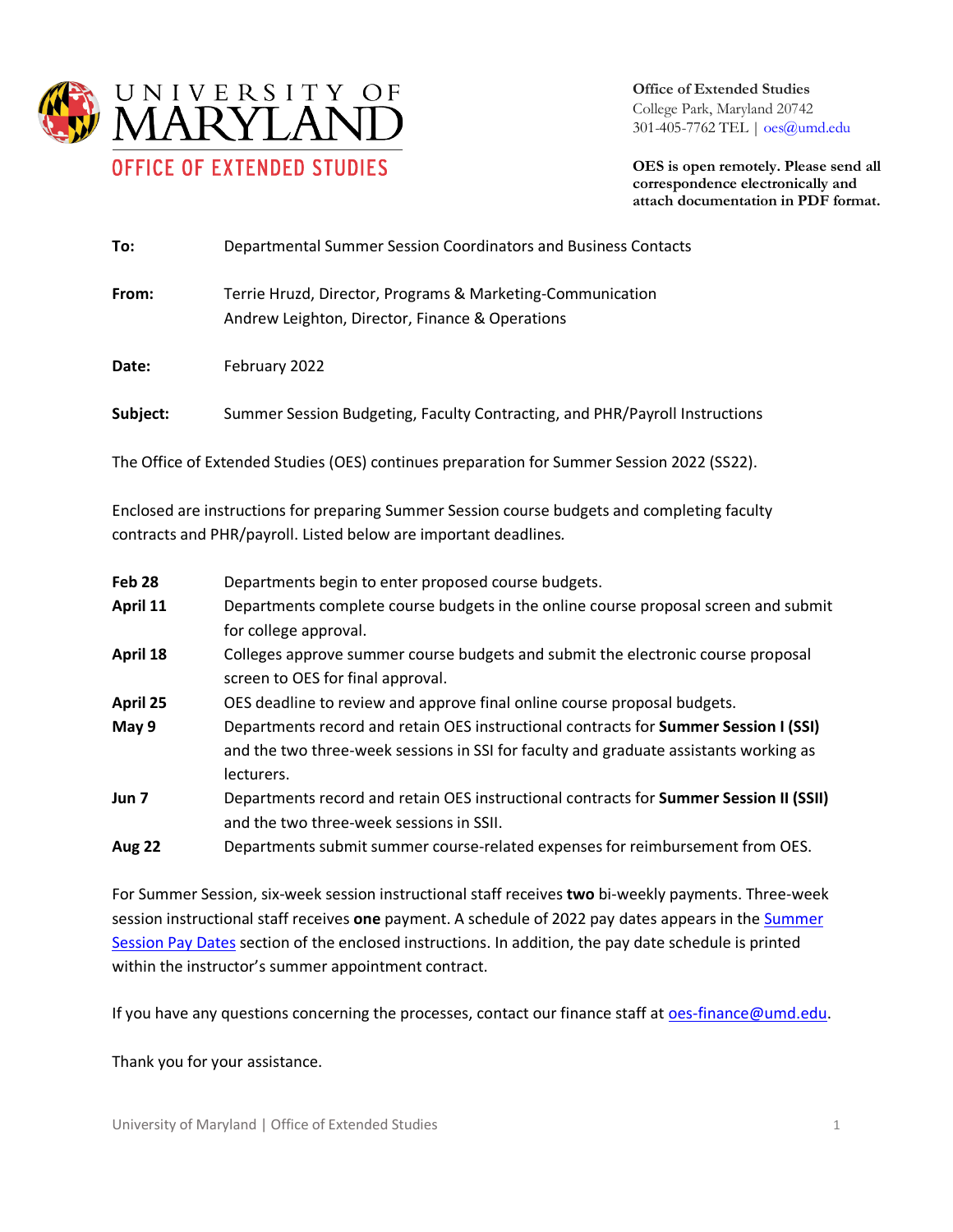cc: Associate/Assistant Deans Department Chairs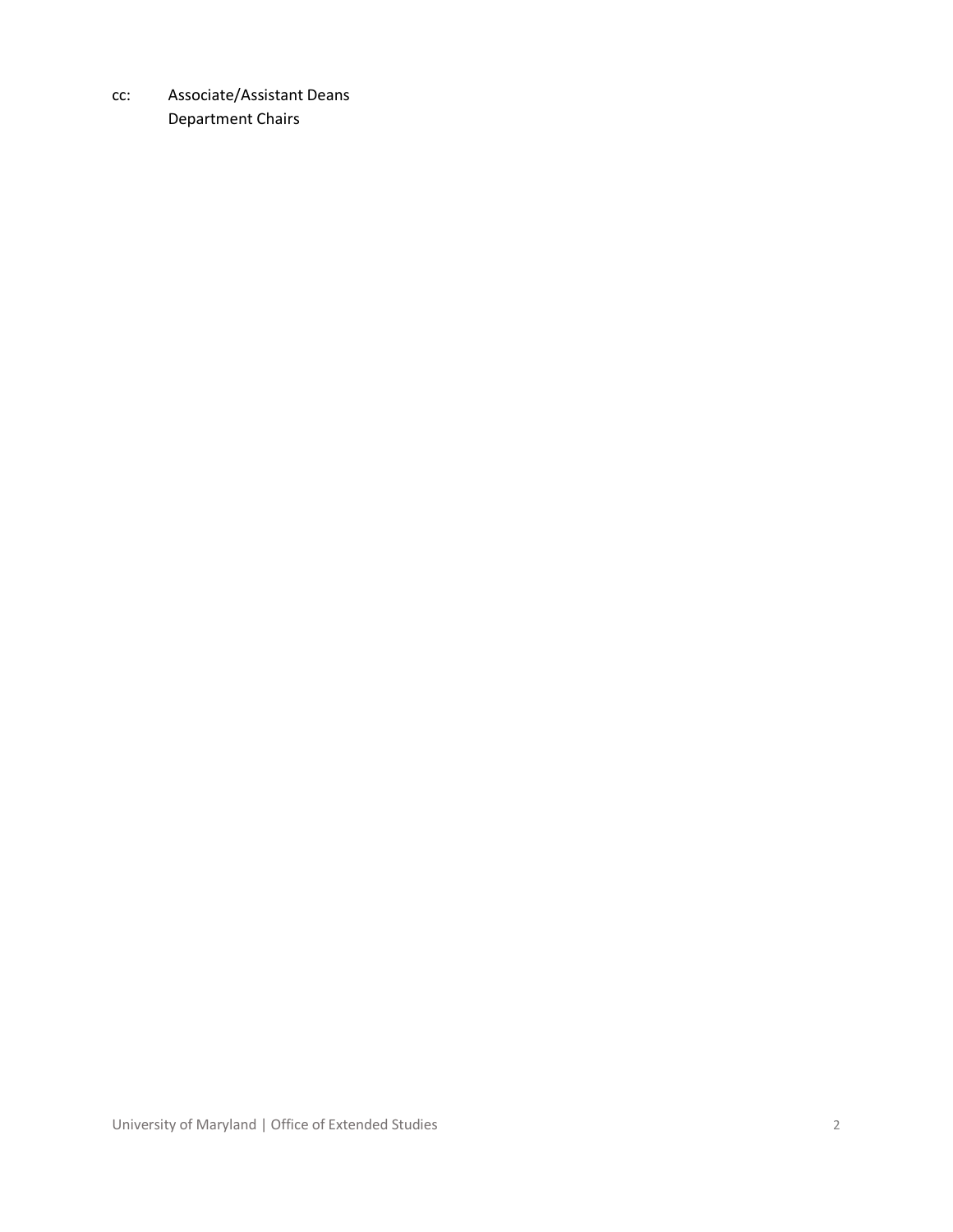# **Table of Contents**

| Summer Session 2022 Budgeting, Faculty Contracting, and PHR/Payroll Schedule  4 |                                                                                             |    |  |
|---------------------------------------------------------------------------------|---------------------------------------------------------------------------------------------|----|--|
|                                                                                 |                                                                                             |    |  |
|                                                                                 |                                                                                             |    |  |
| А.                                                                              |                                                                                             |    |  |
| В.                                                                              |                                                                                             |    |  |
| C.                                                                              |                                                                                             |    |  |
|                                                                                 |                                                                                             |    |  |
| А.                                                                              |                                                                                             |    |  |
| <b>B.</b>                                                                       |                                                                                             |    |  |
| C.                                                                              |                                                                                             |    |  |
| D.                                                                              |                                                                                             |    |  |
| E.                                                                              |                                                                                             |    |  |
|                                                                                 |                                                                                             |    |  |
|                                                                                 |                                                                                             |    |  |
|                                                                                 | Overload Appointments and Contracting Instructions for Faculty and Graduate Assistants  11  |    |  |
| Α.                                                                              |                                                                                             |    |  |
| В.                                                                              |                                                                                             |    |  |
|                                                                                 |                                                                                             |    |  |
| А.                                                                              |                                                                                             |    |  |
| В.                                                                              |                                                                                             |    |  |
| C.                                                                              |                                                                                             |    |  |
|                                                                                 |                                                                                             |    |  |
|                                                                                 | Instructions Support/Expense Items                                                          | 15 |  |
|                                                                                 | Appendix A: Number of Students Needed for Full Salary Payment on Contingent Contract 17     |    |  |
|                                                                                 | Appendix B: Break-even Enrollment Formula for Full Salary Payment on Contingent Contract 18 |    |  |
|                                                                                 |                                                                                             |    |  |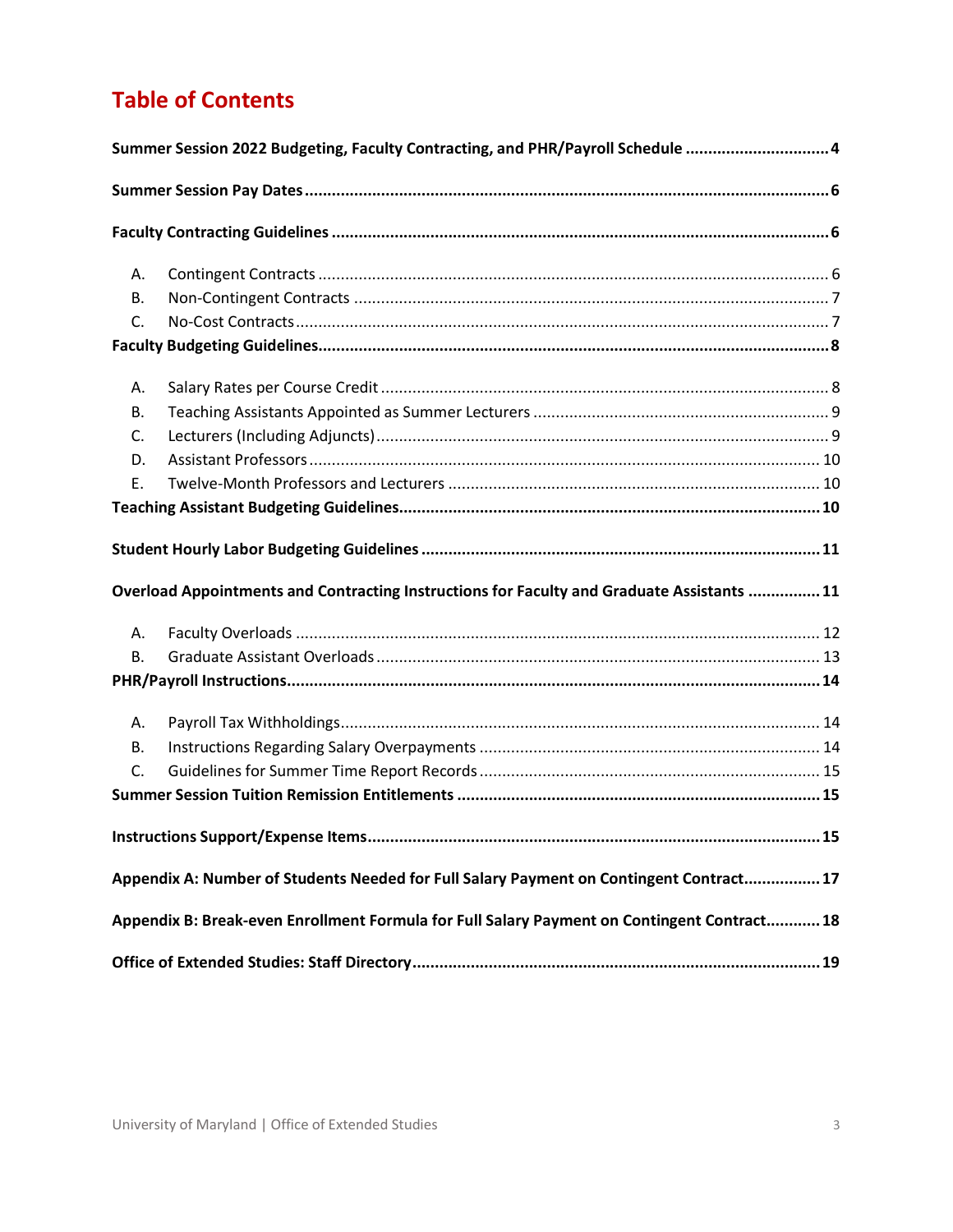# <span id="page-3-0"></span>**Summer Session 2022 Budgeting, Faculty Contracting, and PHR/Payroll Schedule**

| <b>Summer Session Registration / Session Start Dates</b>                                                                                                                                                                                | I, I-A & I-B                 | <b>II, II-C &amp; II-D</b>       | <b>RESPONSIBILITY</b> |
|-----------------------------------------------------------------------------------------------------------------------------------------------------------------------------------------------------------------------------------------|------------------------------|----------------------------------|-----------------------|
| Tuesday<br>Summer Session registration begins.<br>February 22, 2022                                                                                                                                                                     |                              |                                  |                       |
|                                                                                                                                                                                                                                         |                              | I: May 31- July 8, 2022          |                       |
|                                                                                                                                                                                                                                         | I-A: May 31 - June 17, 2022  |                                  |                       |
| Summer 6-Week & 3-week Sessions start/end dates                                                                                                                                                                                         |                              | I-B: June 21 - July 8, 2022      |                       |
|                                                                                                                                                                                                                                         |                              | II: July 11 - August 19, 2022    |                       |
|                                                                                                                                                                                                                                         |                              | II-C: July 11 - July 29, 2022    |                       |
|                                                                                                                                                                                                                                         |                              | II-D: August 1 - August 19, 2022 |                       |
| <b>Course Budgeting</b>                                                                                                                                                                                                                 |                              | <b>DUE DATE</b>                  | <b>RESPONSIBILITY</b> |
| Begin entering course proposal budget data.                                                                                                                                                                                             |                              | Monday<br>February 28, 2022      | Department            |
| Deadline to use Teacher Collect to input instructor<br>changes. After this date, submit all instructor changes<br>to summer-sched@umd.edu.                                                                                              | Friday<br>February 11, 2022  |                                  | Department            |
| Deadline to complete course budgets in the online<br>course proposal system and submit course proposal<br>screens to the colleges for approval.                                                                                         | Monday<br>April 11, 2022     |                                  | Department            |
| Deadline to approve course budgets and submit the<br>online course proposal screens to OES for final<br>approval.                                                                                                                       | Monday<br>April 18, 2022     |                                  | College               |
| Deadline to approve departmental online course<br>proposal budgets.                                                                                                                                                                     | Monday<br>April 25, 2022     |                                  | OES-Finance           |
| <b>Overload Approvals</b>                                                                                                                                                                                                               | <b>DUE: I, I-A &amp; I-B</b> | DUE: II, II-C & II-D             | <b>RESPONSIBILITY</b> |
| Deadline for Instructor's immediate Supervisor listed<br>in PHR appointment for Overload Approvals. Upon<br>receipt of supervisor approval, departments must<br>forward approval email to OES and OES will process<br>PHR appointments. | Monday<br>April 18, 2022     | Monday<br>May 30, 2022           | Department            |
| <b>PHR/Payroll Appointments</b>                                                                                                                                                                                                         | <b>DUE: I, I-A &amp; I-B</b> | <b>DUE: II, II-C &amp; II-D</b>  | <b>RESPONSIBILITY</b> |
| Deadline for department to process non-paid<br>appointment for adjunct instructor. In order to<br>obtain ELMS and SIS access, this appointment must<br>be completed.                                                                    | Monday<br>April 11, 2022     | Monday<br>April 18, 2022         | Department            |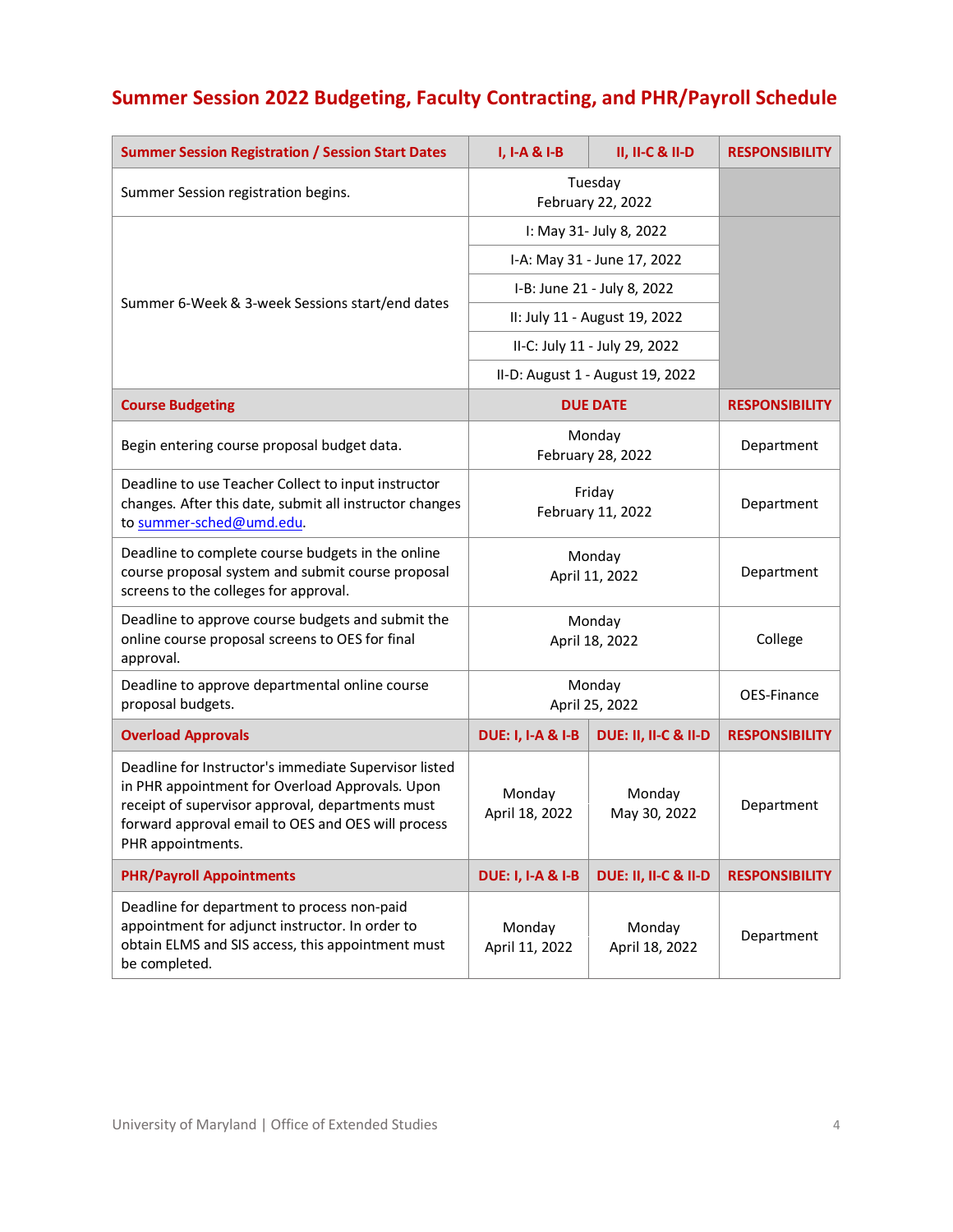| <b>PHR/Payroll Appointments (continued)</b>                                                                                                                                                                                                                                                                                                                                                                                               | <b>DUE: I, I-A &amp; I-B</b> | DUE: II, II-C & II-D      | <b>RESPONSIBILITY</b> |
|-------------------------------------------------------------------------------------------------------------------------------------------------------------------------------------------------------------------------------------------------------------------------------------------------------------------------------------------------------------------------------------------------------------------------------------------|------------------------------|---------------------------|-----------------------|
| Deadline to complete-Faculty, TA, and Labor (hourly)<br>Assistants' employee demographics (including Visa<br>screen, if applicable) and degree screens in PHR. For<br>"new", "initial", and returning faculty, complete<br>employee Information, demographic screen, and<br>education, and email address in PHR. For employees<br>with J1 or H1 VISA, complete employment history,<br>and create and route the J1 or H1 visa transaction. | Monday<br>April 11, 2022     | Monday<br>April 18, 2022  | Department            |
| Deadline to submit PHR Appointment Transmittal<br>forms for student/hourly employees and teaching<br>assistants via email attachment to oes-<br>finance@umd.edu                                                                                                                                                                                                                                                                           | Monday<br>April 18, 2022     | Monday<br>May 30, 2022    | Department            |
| Deadline to complete PHR appointments.                                                                                                                                                                                                                                                                                                                                                                                                    | Monday<br>May 9, 2022        | Monday<br>June 13, 2022   | OES-Finance           |
| Deadline to submit original tax forms for new<br>employees to Payroll Services. Current employees<br>with W-4 changes must also submit by this date.                                                                                                                                                                                                                                                                                      | Monday<br>May 2, 2022        | Monday<br>June 6, 2022    | Department            |
| <b>Faculty Contracts</b>                                                                                                                                                                                                                                                                                                                                                                                                                  | <b>DUE: I, I-A &amp; I-B</b> | DUE: II, II-C & II-D      | <b>RESPONSIBILITY</b> |
| Deadline to record online faculty contract signatures<br>in the electronic faculty contract system. Signed<br>contracts are retained in department files.                                                                                                                                                                                                                                                                                 | Monday<br>May 30, 2022       | Monday<br>July 10, 2022   | Department            |
| <b>Low Enrollment</b>                                                                                                                                                                                                                                                                                                                                                                                                                     | <b>DUE: I, I-A &amp; I-B</b> | DUE: II, II-C & II-D      | <b>RESPONSIBILITY</b> |
| 2-week Low Enrollment Report                                                                                                                                                                                                                                                                                                                                                                                                              | Tuesday<br>May 17, 2022      | Tuesday<br>June 28, 2022  | OES-Finance           |
| 1-week Low Enrollment Report                                                                                                                                                                                                                                                                                                                                                                                                              | Tuesday<br>May 24, 2022      | Tuesday<br>July 5, 2022   | OES-Finance           |
| Deadline to email summer-sched@umd.edu to cancel<br>low enrolled course. If low-enrolled course is offered,<br>the college is responsible for absorbing the overall<br>loss to the department.                                                                                                                                                                                                                                            | Wednesday<br>May 25, 2022    | Wednesday<br>July 6, 2022 | Department            |
| <b>Course-Related Expense Reimbursements</b>                                                                                                                                                                                                                                                                                                                                                                                              | <b>FINAL DUE DATE</b>        |                           | <b>RESPONSIBILITY</b> |
| Deadline to submit invoices and expenses for<br>reimbursement to OES. OES will not accept or<br>process Summer Session expense reimbursements<br>received after this date.                                                                                                                                                                                                                                                                | Monday<br>August 22, 2022    |                           | Department            |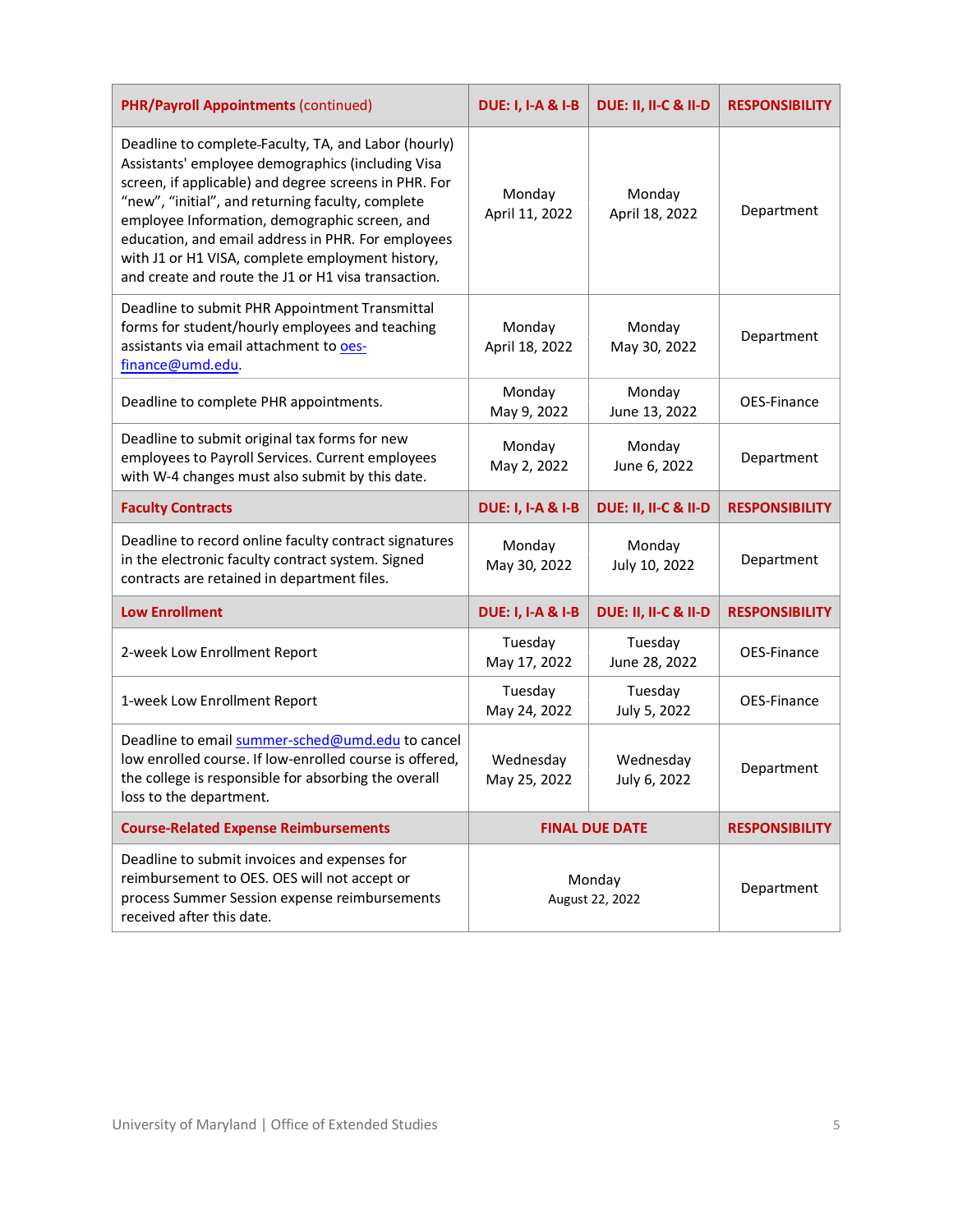# <span id="page-5-0"></span>**Summer Session Pay Dates**

| <b>Standard Summer Session Sessions and Payroll Dates</b>                                                   |                                      |                                |                                  |                     |                |
|-------------------------------------------------------------------------------------------------------------|--------------------------------------|--------------------------------|----------------------------------|---------------------|----------------|
| <b>Session</b><br><b>Term</b><br>Code                                                                       |                                      | <b>Session Date</b>            | <b>Session Length</b>            | Payroll Dates**     | Pay Period #** |
| <b>SI</b>                                                                                                   | 2205                                 | May 31 - July 8*               | 6-Weeks                          |                     | 26<br>1        |
| $SI-A$                                                                                                      | 2205                                 | May 31 - June 17<br>3-Weeks    |                                  | June 24             | 26             |
| $SI-B$                                                                                                      | 2205                                 | June 21 - July 8*              | 3-Weeks                          | July 8              | 1              |
| <b>SII</b>                                                                                                  | 2207                                 | July 11 - August 19<br>6-Weeks | <b>July 22 &amp;</b><br>August 5 | $\overline{2}$<br>3 |                |
| SII-C                                                                                                       | July 11 - July 29<br>2207<br>3-Weeks |                                | July 22                          | 2                   |                |
| SII-D                                                                                                       | 2207                                 | August 1 - August 19           | 3-Weeks                          | August 5            | 3              |
| *The University is closed June 20 in observance of Juneteenth and July 4 in observance of Independence Day. |                                      |                                |                                  |                     |                |

\*\*The University has mandated that, in PHR, Summer Session bi-weekly pay periods must fall between the last spring semester pay period (Ppd25) and the first fall semester pay period (Ppd04).

# <span id="page-5-1"></span>**Faculty Contracting Guidelines**

Faculty contracts are either enrollment-contingent, non-contingent or no cost.

# <span id="page-5-2"></span>**A. Contingent Contracts**

Enrollment must be sufficient to pay the instructor and, if assigned, TA salaries plus the OES administrative charge of \$125 per seat.

In the event necessary enrollment for full salary is not realized, the instructor will teach the course for 80% of tuition received.

If there is insufficient course revenue, the instructor agrees to teach the course for compensation equal to 80% of the tuition revenue collected, not to exceed the original salary. When employing a TA and enrollment is insufficient to cover instructor and TA salaries, as well as the \$125 per seat administrative charge combined, then only the instructor salaries are paid at the contingent contract rate of 80% of the tuition received. TA and student labor salaries are paid in full. If student enrollment increases or declines between the two pay dates listed in Sessions I and II, a salary adjustment will appear in the second biweekly paycheck.

OES will use the following dates in determining session enrollments for calculation of contingent salary: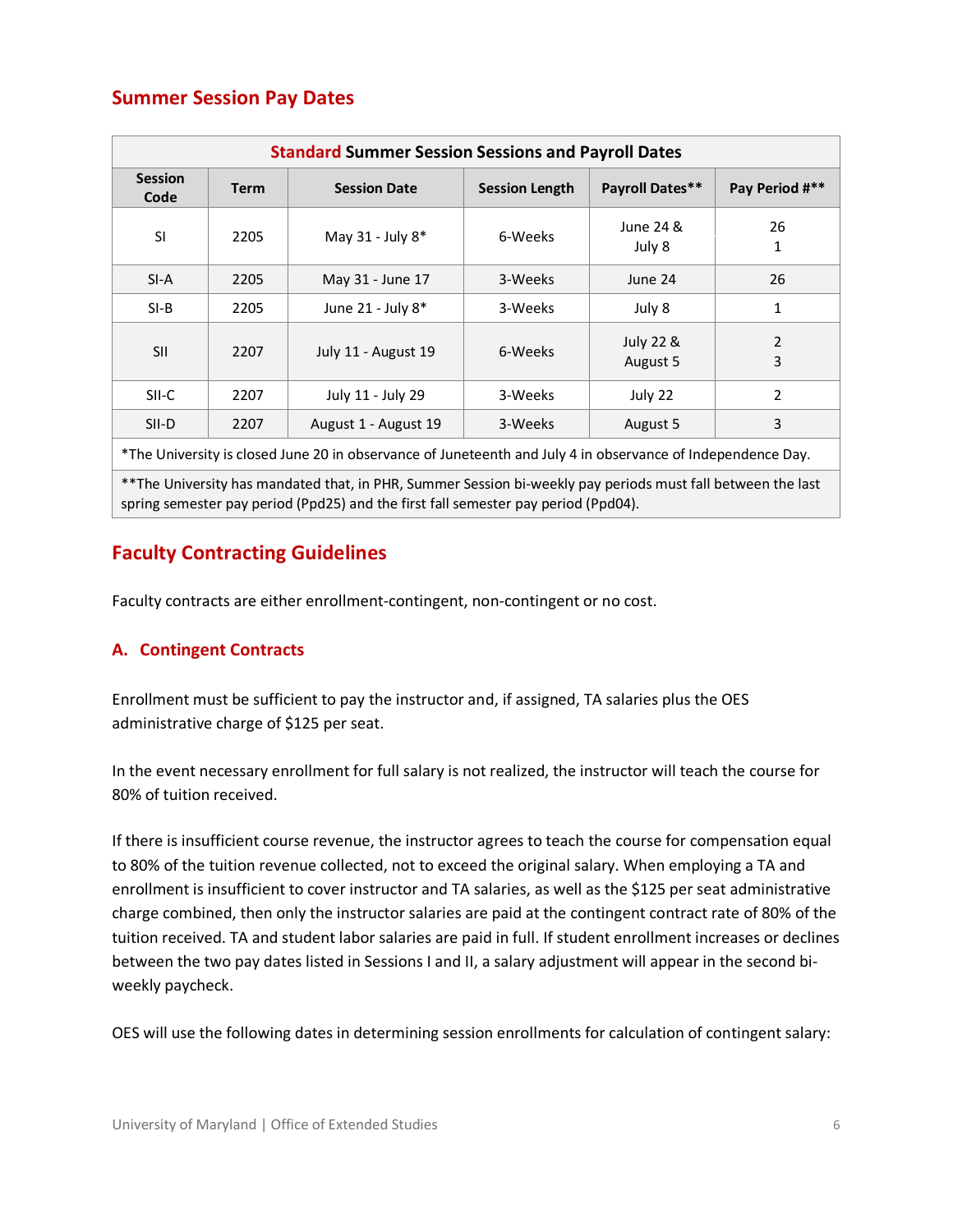| <b>Session</b><br>Code              | <b>Session Date</b>   | <b>Payroll Check Issue</b><br>Dates** | Pay Period #**     | <b>Contingent Salary</b><br><b>Calculation Date</b> |
|-------------------------------------|-----------------------|---------------------------------------|--------------------|-----------------------------------------------------|
|                                     | May 31 - July 8*      | June 24 &<br>July 8                   | 26<br>1            | June 10<br>June 24                                  |
| $I-A$                               | May 31 - June 17      | June 24                               | 26                 | June 10                                             |
| I-B                                 | June 21 - July 8*     | July 8                                | 1                  | June 24                                             |
| $\mathbf{H}$<br>July 11 - August 19 | July 22 &<br>August 5 | $\overline{2}$<br>3                   | July 12<br>July 22 |                                                     |
| $II-C$                              | July 11 - July 29     | July 22                               | 2                  | July 12                                             |
| $II-D$                              | August 1 - August 19  | August 5                              | 3                  | July 22                                             |

### <span id="page-6-0"></span>**B. Non-Contingent Contracts**

Non-contingent contract stipulation: the instructor will be paid the full contracted salary regardless of course income. The college dean/department head determines whether an instructor is paid on noncontingent contract during the Summer Session. Please follow your college policies regarding any approval procedures.

If the instructor agrees to teach only at full compensation and the dean/department head agrees to this condition, the instructor enters into a non-contingent contract and receives their full salary regardless of course income.

**If the course income is insufficient to cover the cost of the course (the instructor's full salary and TA salary, plus fringe benefits and supplies costs, plus the per seat administrative charge), the department is liable for the full deficit for the course.**

### <span id="page-6-1"></span>**C. No-Cost Contracts**

**All instructors, including those instructors whose salaries are not budgeted in the Budgets screen, receive an instructional agreement from OES which must be signed prior to the first day of class. This includes 12-month appointees who are teaching on-load in a summer session.** 

No cost contracts should only be issued in rare situations where the instructor cannot receive payment for course instruction. No cost contracts are used only for an instructor who is not permitted to earn instructional compensation (for example, restrictive Federal Government employees who are required to teach a course but who are not permitted to receive compensation).

Departments do not budget an instructor salary within the *OES Budgets and Contracts System*, and will leave the *Section Salary* field blank in the *Budgets* screen. Instead, they add a detailed note to the Notes screen, and change the contract type to "No Cost" under the "Edit" button. Once the contract type is updated, a "No-Cost Contract" will be generated for instructor signature, outlining instructor and OES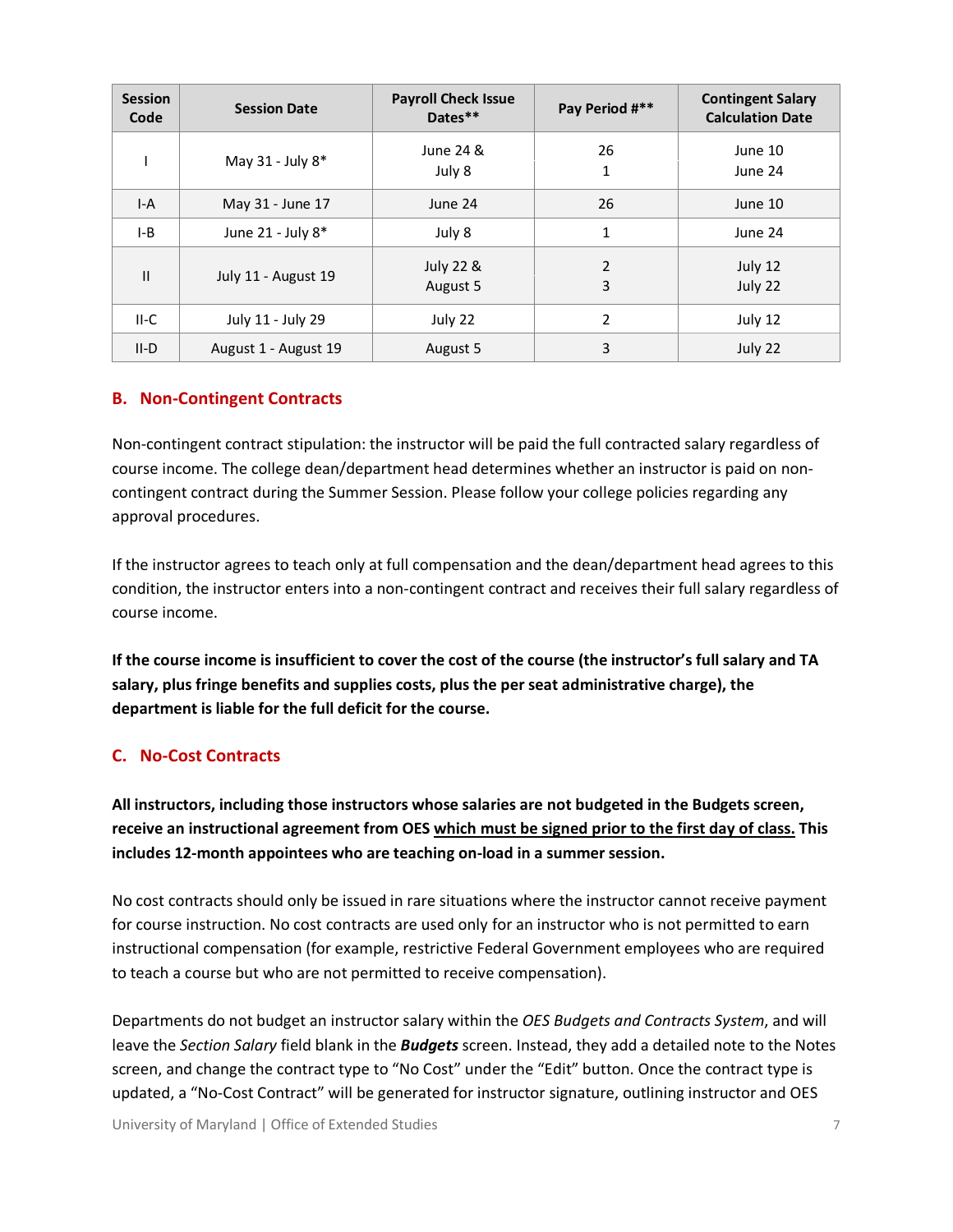responsibilities with regards to course delivery. This contracting process is required to confirm all instructor assignments in OES-managed courses. **Instructors teaching** *independent study* **courses onload will not be issued this contract.**

The department will collect the instructor's signature on the no cost contract and record the signature in the *OES Budgets and Contracts System*. The department should keep a copy of the signed contract in their business office. OES maintains a record that the contract was signed through the *Contracts* screen.

# <span id="page-7-0"></span>**Faculty Budgeting Guidelines**

Summer Session faculty salary is based on the faculty member's contract for FY2022. The OES guideline for faculty salary is 10% of their 9-month salary for a three-credit course. However, departments have the discretion to pay faculty less than the standard 10% of the 9-month salary for a 3-credit course.

## <span id="page-7-1"></span>**A. Salary Rates per Course Credit**

The following chart lists the percentages used to calculate summer salaries by the number of course credits taught. If the instructor's annual salary is less than 100% full-time, the salary must be converted to 100% before calculating the Summer Session salary.

| <b>Course Credits</b> | Percentage of 9-month, 100% FTE Salary |
|-----------------------|----------------------------------------|
| 1                     | 3.33%                                  |
| 2                     | 6.67%                                  |
| 3                     | 10.00%                                 |
| 4                     | 13.33%                                 |
| 5                     | 16.67%                                 |
| 6                     | 20.00%                                 |
| 7                     | 23.33%                                 |
| 8                     | 26.67%                                 |
| q                     | 30.00%                                 |

To calculate the 9-month equivalent amount:

- 1. Convert the 12-month salary to 9 months: Full 100% FTE, 12-month Salary x 9 = 9-month Converted Salary  $12$ 
	- 2. Multiply the 9-month converted salary by the summer salary rate chart below.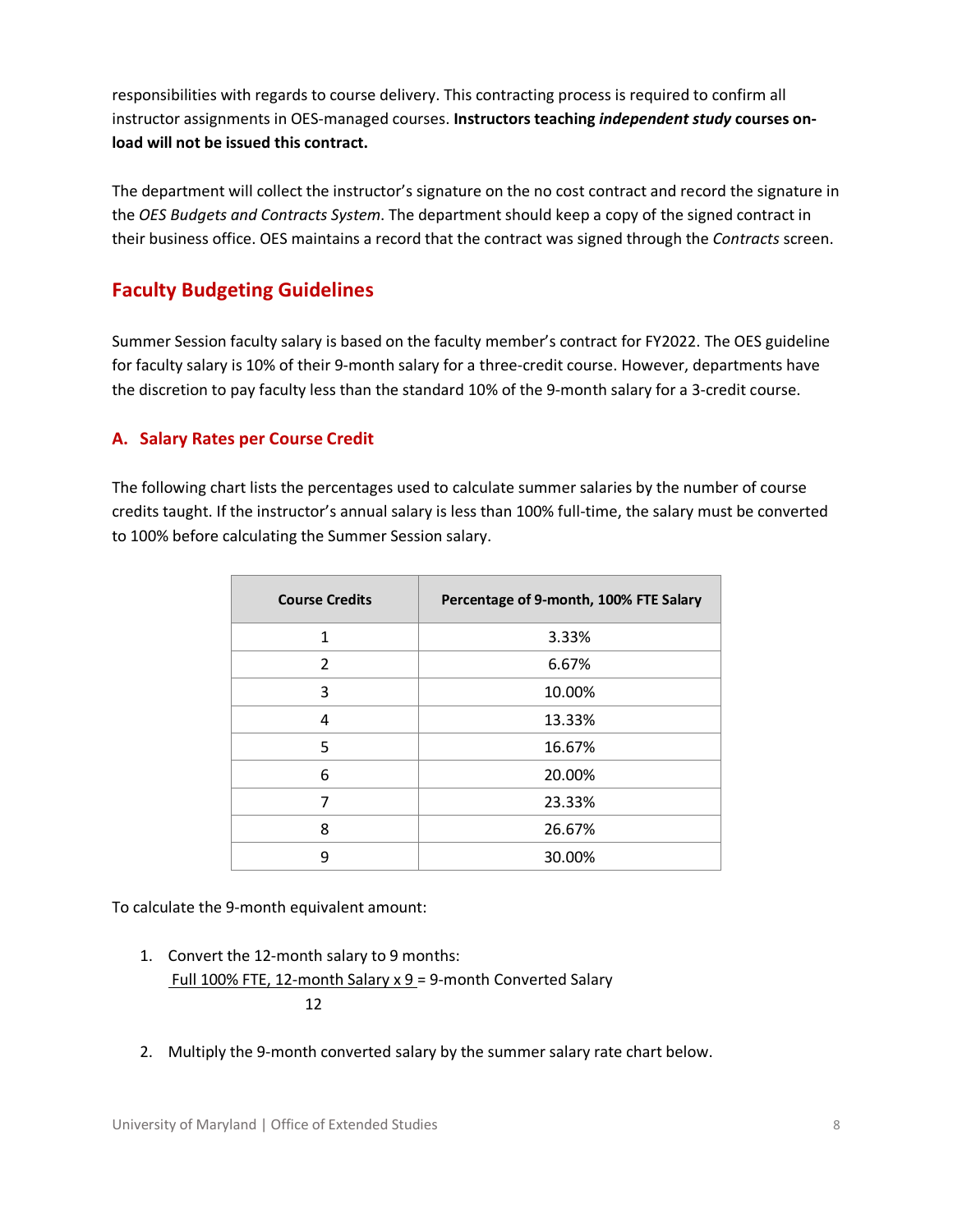For 12-month faculty less than 100% full-time, convert the current percentage to 100% then calculate the summer salary as above.

Salary computations must be exact and **not rounded off**. The salary entered in the electronic course proposal form must exactly match any required Summer Session PHR appointment.

If the department changes an instructor assignment following the approval of the course budget, email [summer-sched@umd.edu](mailto:summer-sched@umd.edu) to process the instructor change in the Student Information System (SIS), and cop[y oes-finance@umd.edu,](mailto:oes-finance@umd.edu) the department chair, and college when the salary exceeds the original estimate or the stipulated percentage of the appointee's salary.

## <span id="page-8-0"></span>**B. Teaching Assistants Appointed as Summer Lecturers**

If a graduate student or teaching assistant is assigned complete responsibility for all aspects of a course, the title of Lecturer is assigned for the duration of the appointment. The following process must be completed:

- 1. Full-time and part-time, 12-month Graduate Assistants who receive a summer salary in addition to their Graduate Assistantship stipend must have an approved Graduate Student Overload Assignment Request form and a teaching overload in PHR.
- 2. An electronic Summer Appointment Contract (contingent or non-contingent) must also be completed.

The 2022 pay rates for teaching assistants appointed as summer lecturers are based upon the individual teaching assistant level for the preceding 9 months. Step III requires advancement to doctoral candidacy. The salary scale is as follows:

| TA Step                                                                  | Summer Lecturer Maximum Salary* |  |
|--------------------------------------------------------------------------|---------------------------------|--|
|                                                                          | \$4,760.55                      |  |
|                                                                          | \$5,307.59                      |  |
| Ш                                                                        | \$5,853.60                      |  |
| *Per 3-credit course. Adjust as needed for the number of credits taught. |                                 |  |

# <span id="page-8-1"></span>**C. Lecturers (Including Adjuncts)**

The maximum stipend for a 3-credit course will be the greater of 10% of the FY22 base salary or the stipend from the TA salary table above based on individual's teaching experience and graduate student status.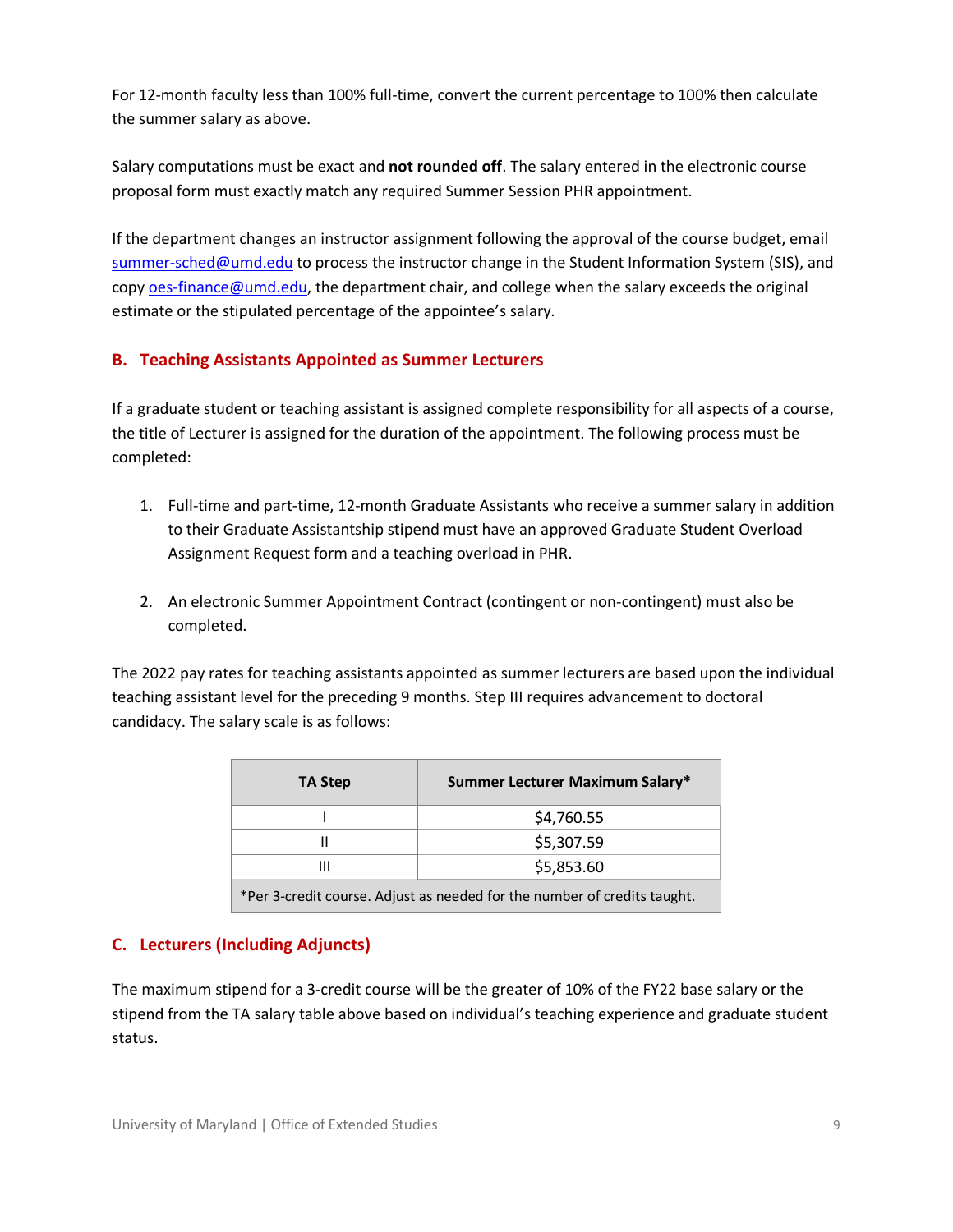#### <span id="page-9-0"></span>**D. Assistant Professors**

The maximum salary of a 9-month assistant professor who teaches a 3-credit course in Summer Session 2022 will be ten percent (10%) of the FY22 base salary or \$5,912.31, whichever is greater.

#### <span id="page-9-1"></span>**E. Twelve-Month Professors and Lecturers**

Twelve-month faculty who teach a summer session on-load with salaries budgeted in the *Budgets* screen of the *OES Budgets and Contracts System* will have the equivalent percentage of the 9-month portion of their salary transferred to the department**.** This is subject to the contingent contract stipulations found in [Contingent Contracts.](#page-5-2)

Twelve-month faculty who teach a summer session **with** overload approval, and who are on a noncontingent contract will be paid the equivalent percentage of the 9-month converted salary. If on contingent contract, twelve-month faculty will be paid the equivalent 9-month converted salary if the contingent stipulations are realized. If contingent contract stipulations are not realized, faculty on contingent contract will be paid 80% of the tuition received.

# <span id="page-9-2"></span>**Teaching Assistant Budgeting Guidelines**

TAs are paid a stipend that is based on the TA salary for the preceding academic year. TAs may also receive up to 8 credits of tuition remission depending on their academic year and summer status. See below for [tuition remission guidelines.](#page-14-1) Summer Session 2022 stipends are as follows:

| TA Step |   | <b>Summer Session Full-Time TA Stipend</b> |  |
|---------|---|--------------------------------------------|--|
|         |   | \$3,444.99                                 |  |
|         |   | \$4,137.28                                 |  |
|         | Ш | \$4,825.46                                 |  |

TA positions must be requested and approved in the department *Budgets* screen; the department may elect to divide these assignments among more people as long as the total payments do not exceed the originally specified stipend in each case. For example, if one TA step I was authorized, the full-time (50%) stipend would be \$3,444.99. If four people are assigned to share this allocation, each will receive \$861.25. However, the tuition remission would be only two credits each. The department will be responsible for assigning an equitable distribution of duties in such cases.

Due to auditing requirements for reporting total costs per course and section, departments must indicate course and section assignments for each TA. TAs may not be treated as "floating" personnel. OES will email PHR Transmittal forms to all departments with TAs budgeted; upon completion, forward the transmittal form to the OES Finance team at [oes-finance@umd.edu.](mailto:oes-finance@umd.edu) Additionally, departments must send a request to [summer-sched@umd.edu](mailto:summer-sched@umd.edu) to add the TA to the "teacher collect" screen for course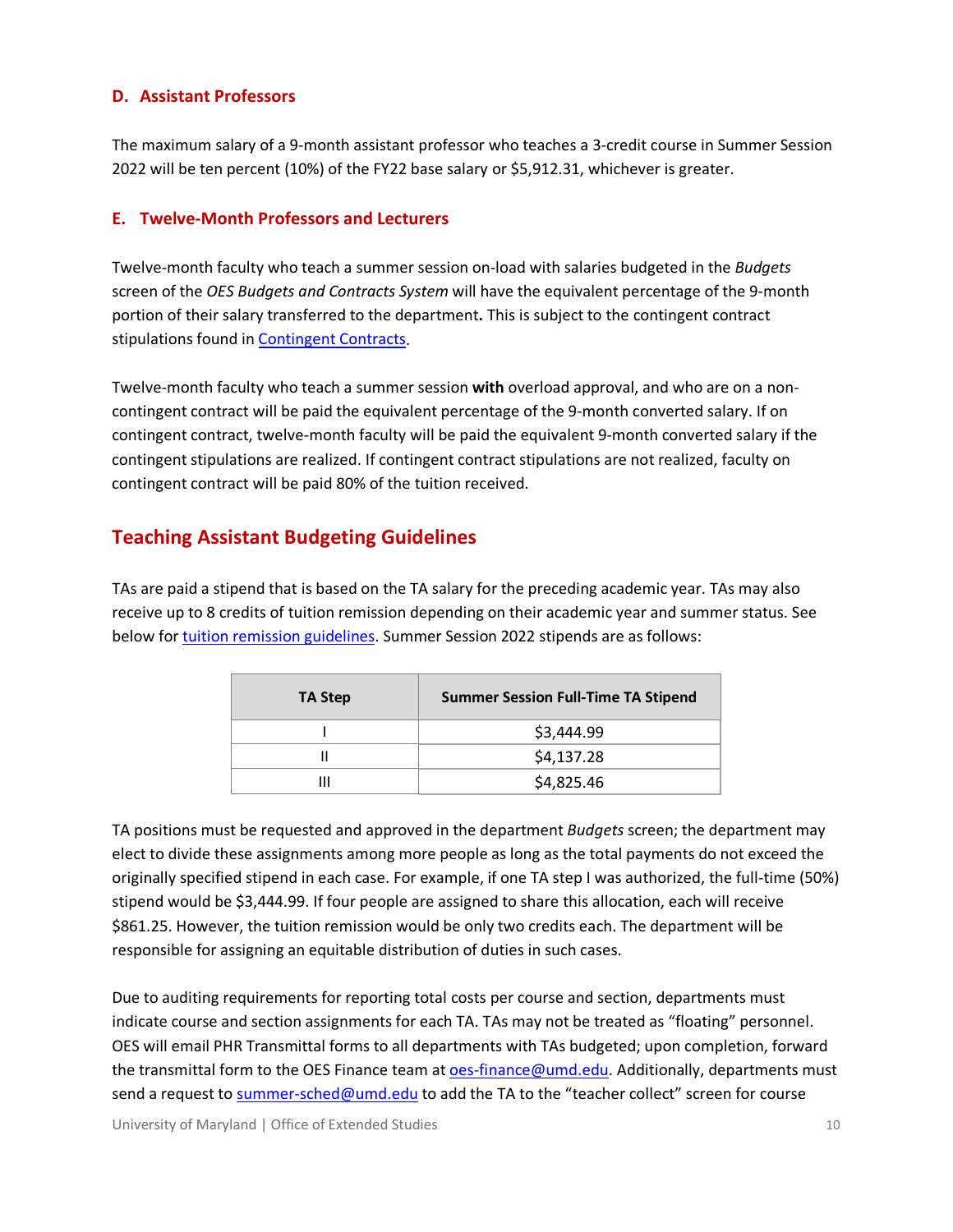access purposes.

# <span id="page-10-0"></span>**Student Hourly Labor Budgeting Guidelines**

Students and/or hourly-paid appointees are appointed in PHR the same as any other appointment. The department must enter the demographic data for each student/hourly-paid appointee in PHR, then submit a Student/Hourly Employee PHR Appointment Transmittal form. OES will email PHR Transmittal forms to all departments with labor budgeted; upon completion, the department forwards the transmittal form to the OES Finance team at [oes-finance@umd.edu.](mailto:oes-finance@umd.edu) Additionally, departments must send a request to [summer-sched@umd.edu](mailto:summer-sched@umd.edu) to add the student/hourly employee to the "teacher collect" screen for course access purposes.

If the student/hourly rate exceeds the maximum established by University Human Resources, the department must submit a Student Wage Exemption Form, located at [https://uhr.umd.edu/forms/,](https://uhr.umd.edu/forms/) to Human Resources and attach a copy to the PHR Transmittal form. The FY22 maximum rate for hourly student workers is as follows:

| <b>Student Status</b> | <b>Maximum Stipend</b> |
|-----------------------|------------------------|
| Undergraduate         | \$18.00                |
| Graduate              | \$23.00                |

If a department wishes to hire student labor for any summer session, departments must request labor costs in the *Budgets* screen for Summer Session 2022. Departments must track labor costs to ensure that enough funds are available in their labor budget to cover labor expenses.

Time entry for student/hourly paid appointees will be made in the PHR Time Entry system and approved by the supervisor of each unit within the department. The University's payment schedule for student/hourly appointees is two weeks behind the regular employee pay date. Should there not be enough funds available in the department's labor cost budget to cover the hours presented, OES will contact the department to discuss the re-allocation of budgeted items in order to pay the student/hourly appointee.

Due to auditing requirements for reporting total costs per course and section, departments must indicate course and section assignments for each student hourly worker. Student hourly workers may not be treated as "floating personnel".

# <span id="page-10-1"></span>**Overload Appointments and Contracting Instructions for Faculty and Graduate Assistants**

The following chart lists all faculty and graduate assistant Summer Session appointment types processed through PHR's tiered routing environment**.** Note: OES processes all Summer Session payroll

University of Maryland | Office of Extended Studies 11 11 11 12 11 12 11 12 11 12 11 12 11 12 11 12 11 12 11 1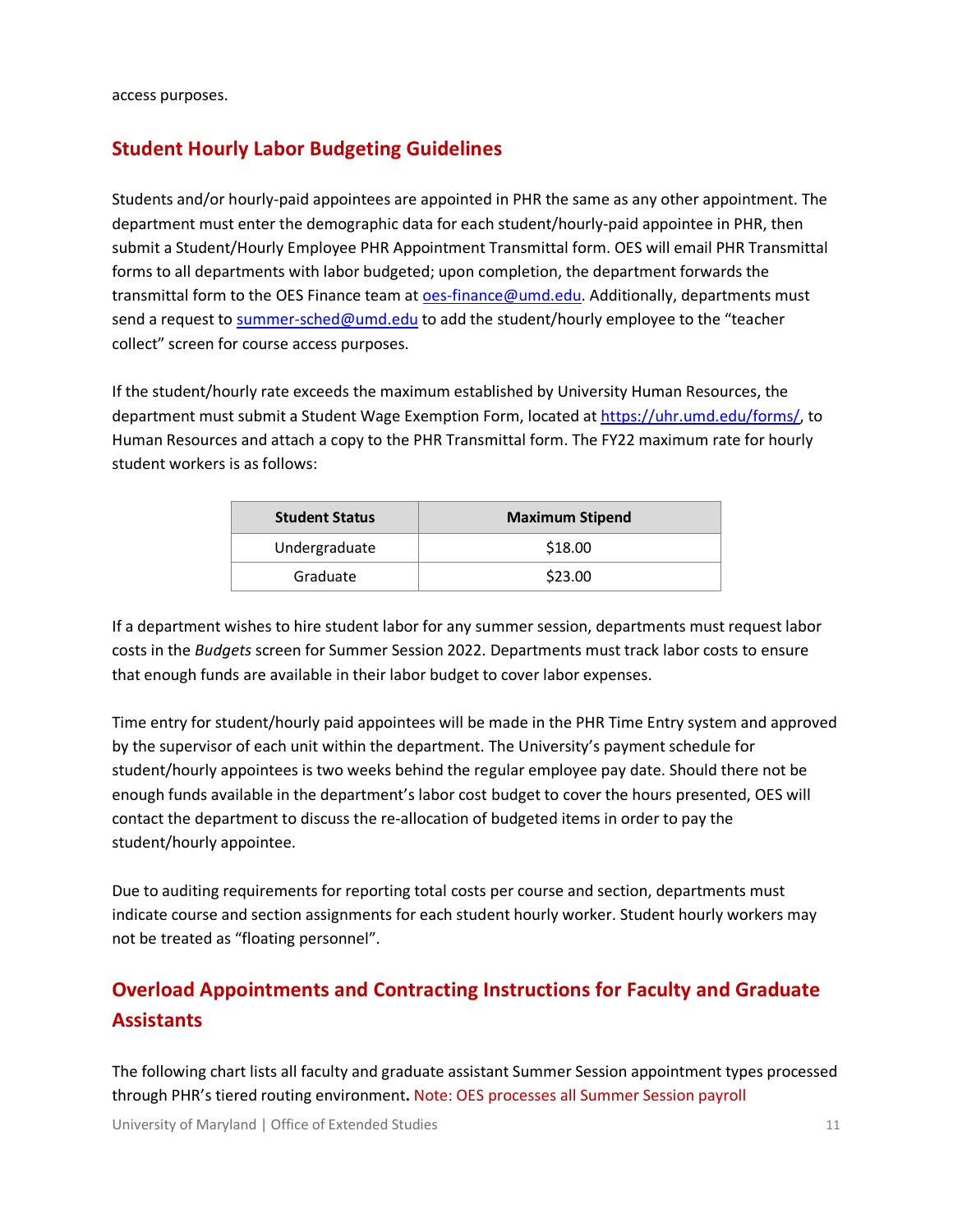#### appointments for instructional staff assigned to OES-managed courses.

| <b>Appointee Type</b>                                                                                                                | <b>PHR Overload</b><br><b>Appointment for Tiered</b><br><b>Routing Approval</b> | <b>Department Generates</b><br><b>OES Instructional</b><br><b>Contract in Budgets and</b><br><b>Contracts System</b> |  |  |
|--------------------------------------------------------------------------------------------------------------------------------------|---------------------------------------------------------------------------------|----------------------------------------------------------------------------------------------------------------------|--|--|
| Full- and part-time FACULTY and GRADUATE ASSISTANTS working as Lecturers                                                             |                                                                                 |                                                                                                                      |  |  |
| Current 9-, 9.5-and 10-Month full-time faculty                                                                                       | No                                                                              | Yes                                                                                                                  |  |  |
| Current 12-Month full-time faculty                                                                                                   | Yes*                                                                            | Yes                                                                                                                  |  |  |
| Current part-time and adjunct faculty                                                                                                | No                                                                              | Yes                                                                                                                  |  |  |
| Current 9-, 9.5- and 10-Month full- or part-time graduate<br>assistants working as Summer Session lecturers                          | No                                                                              | Yes                                                                                                                  |  |  |
| Current 12-Month, full-time graduate assistants working as<br><b>Summer Session lecturers</b>                                        | Yes**                                                                           | Yes                                                                                                                  |  |  |
| Current 12-Month, part-time graduate assistants working as<br><b>Summer Session lecturers</b>                                        | Yes**                                                                           | Yes                                                                                                                  |  |  |
| Current 9-, 9.5-, 10- and 12-Month faculty - salary to be<br>transferred back to department                                          | N/A                                                                             | Yes                                                                                                                  |  |  |
| Full- and part-time 33-EXEMPT REGULAR APPOINTEES working as Summer Term Lecturers or TAs                                             |                                                                                 |                                                                                                                      |  |  |
| Current 33-Exempt Regular appointees working as Summer<br><b>Term lecturers</b>                                                      | Yes***                                                                          | Yes                                                                                                                  |  |  |
| Current 33-Exempt Regular appointees working as Summer<br><b>Term TAs</b>                                                            | $Yes***$                                                                        | No                                                                                                                   |  |  |
| Full- and part-time GRADUATE ASSISTANTS working as Summer Term TAs (a non-teaching<br>assignment)                                    |                                                                                 |                                                                                                                      |  |  |
| Current 9-and 9.5, 12 Month part time and full-time graduate<br>assistants working as Summer Term TAs less than 20 hours<br>per week | No                                                                              | No                                                                                                                   |  |  |
| Current 12-month part time and full-time graduate assistants<br>working as Summer Term TAs up to 40 hours per week                   | Yes**                                                                           | No                                                                                                                   |  |  |
| *Departments obtain supervisor overload approval via email template (see template below)                                             |                                                                                 |                                                                                                                      |  |  |
| ** Submit a copy of the completed Graduate Student Overload Assignment Request form to OES at oes-<br>finance@umd.edu                |                                                                                 |                                                                                                                      |  |  |
| *** Submit a copy of the completed Overload Authorization form to OES at oes-finance@umd.edu.                                        |                                                                                 |                                                                                                                      |  |  |

## <span id="page-11-0"></span>**A. Faculty Overloads**

For **faculty appointees,** departments obtain supervisor approval via email using the template below and forward it to OES Finance at **oes-finance@umd.edu** so that the appointment may be entered into PHR.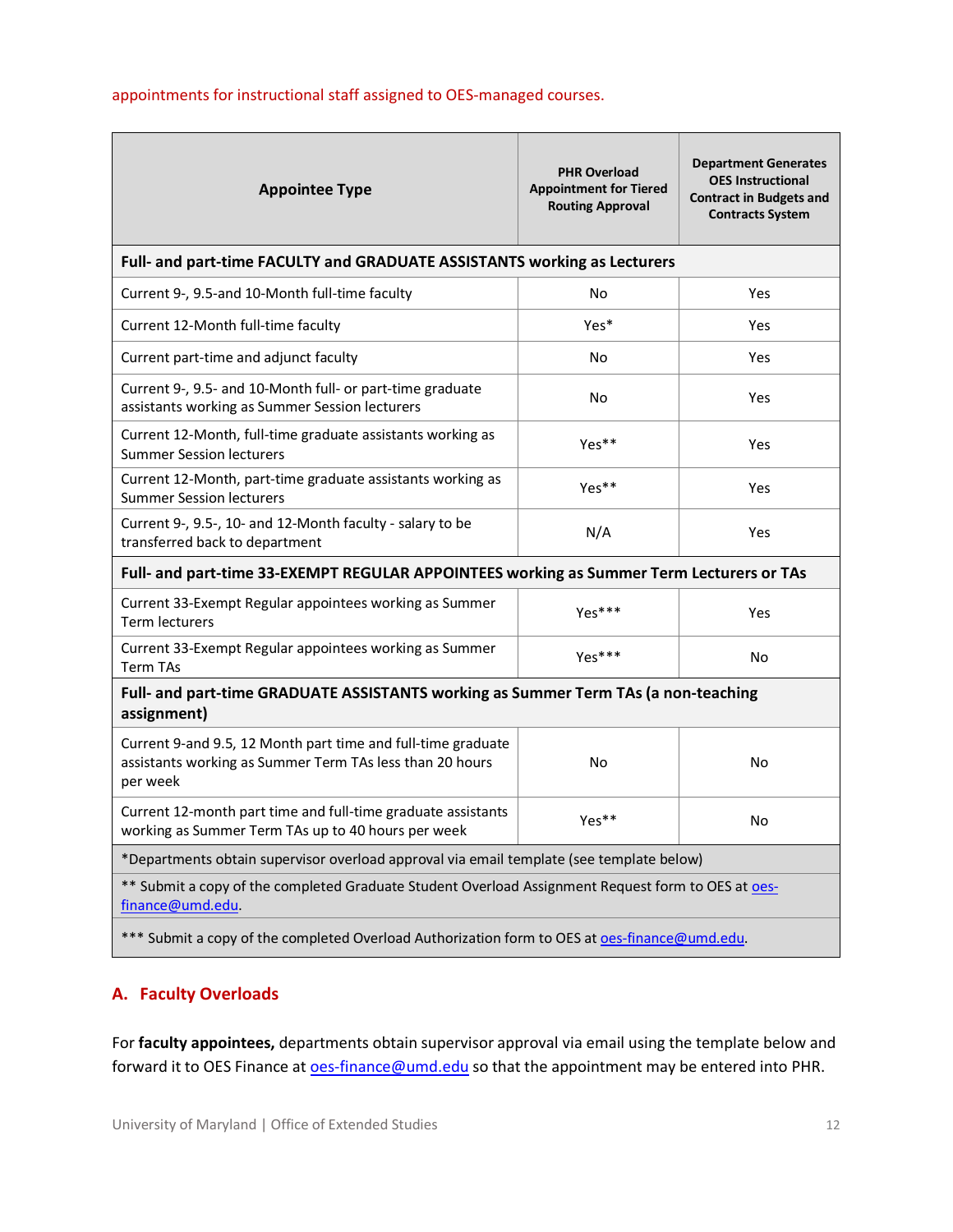#### *(Instructor's immediate Supervisor listed in PHR appointment),*

*I* am requesting an overload approval for \_\_\_\_\_\_\_\_\_\_\_\_(name and UID # \_\_\_\_\_\_\_\_\_\_), a \_(title)\_\_\_\_ with a <u>fivpe of appointment)</u> appointment in the Department of **with a** same of appointment of  $\overline{\phantom{a}}$ , for *the Summer Session course \_\_\_\_\_\_\_\_ during Summer 2022. Your positive response will serve as your approval for this overload. The overload payment for this course will be \$\_\_\_\_\_\_ and will be processed by the Office of Extended Studies in the University's PHR system. This overload payment is for an assignment that is not a part of \_\_\_\_\_\_\_\_\_\_\_'s regular duties. In forwarding this request, \_\_\_\_\_\_\_\_\_\_\_\_ and his/her/their supervisor mutually acknowledge and agree that (1) the employee has permission to work on an overload basis; (2) performance of the overload duties will not occur at time periods during which the employee performs his/her/their regular duties; (3) performing this overload will not otherwise interfere with the performance of the employee's regular duties. Please indicate your permission for \_\_\_\_\_ \_\_\_\_\_ to teach this course by replying to this email by \_\_\_\_\_\_(date)\_\_\_\_\_\_\_\_\_\_\_\_\_\_\_.*

*Thank you for your consideration. Please contact me at (301) \_\_\_\_\_\_\_\_or \_\_\_\_\_\_\_\_@umd.edu if you have any questions or concerns.*

For **33-Exempt Regular appointees**, departments obtain supervisor approval using the appropriate template found on<https://uhr.umd.edu/forms/> or the above template. 33-Exempt Regular appointees working as Summer Session *lecturers* should use th[e Overload Authorization \(Teaching\)](https://umd.box.com/shared/static/b0v0e5a1hghxneborq7f6y8vx18c62ci.pdf) form, and those working as Summer Session *TAs* should use the [Overload Authorization \(Non-Teaching\)](https://umd.box.com/shared/static/rhy6g3733rkge832mx6wg37alrwa5xqx.pdf) form. Once approved, departments forward the completed form to OES at [oes-finance@umd.edu](mailto:oes-finance@umd.edu) so that the appointment may be entered in PHR.

Faculty members may teach Summer Session courses off-load (on approved overload), provided that doing so does not interfere with the instructor's regular duties. If the summer instructor is employed by a Maryland state agency or other institution in the University System of Maryland, the instructor must obtain written approval from his/her supervisor to teach. OES will enter the approval information in PHR in the Overload Duties and Justification section of the Appointment Summary screen.

**OES must receive all electronic overload approvals by the deadlines listed in the [Summer Session 2022](#page-3-0)  [Budgeting, Faculty Contracting, and PHR/Payroll Schedule](#page-3-0) above. Per the Provost's directive, OES will cancel summer courses that do not have instructor overload approval in PHR by the deadline.**

PHR and Overload appointment instructions are available online at[: http://www.provost.umd.edu/pers](http://www.provost.umd.edu/pers-bud/ARS/ARSUpdates/)[bud/ARS/ARSUpdates/.](http://www.provost.umd.edu/pers-bud/ARS/ARSUpdates/)

### <span id="page-12-0"></span>**B. Graduate Assistant Overloads**

Graduate Assistants with 12-month appointments working off-load as Summer Session (1) lecturers or (2) teaching assistants working up to 40 hours per week must have an approved overload prior to the start of Summer Session. Departments obtain approval using the Graduate Student Overload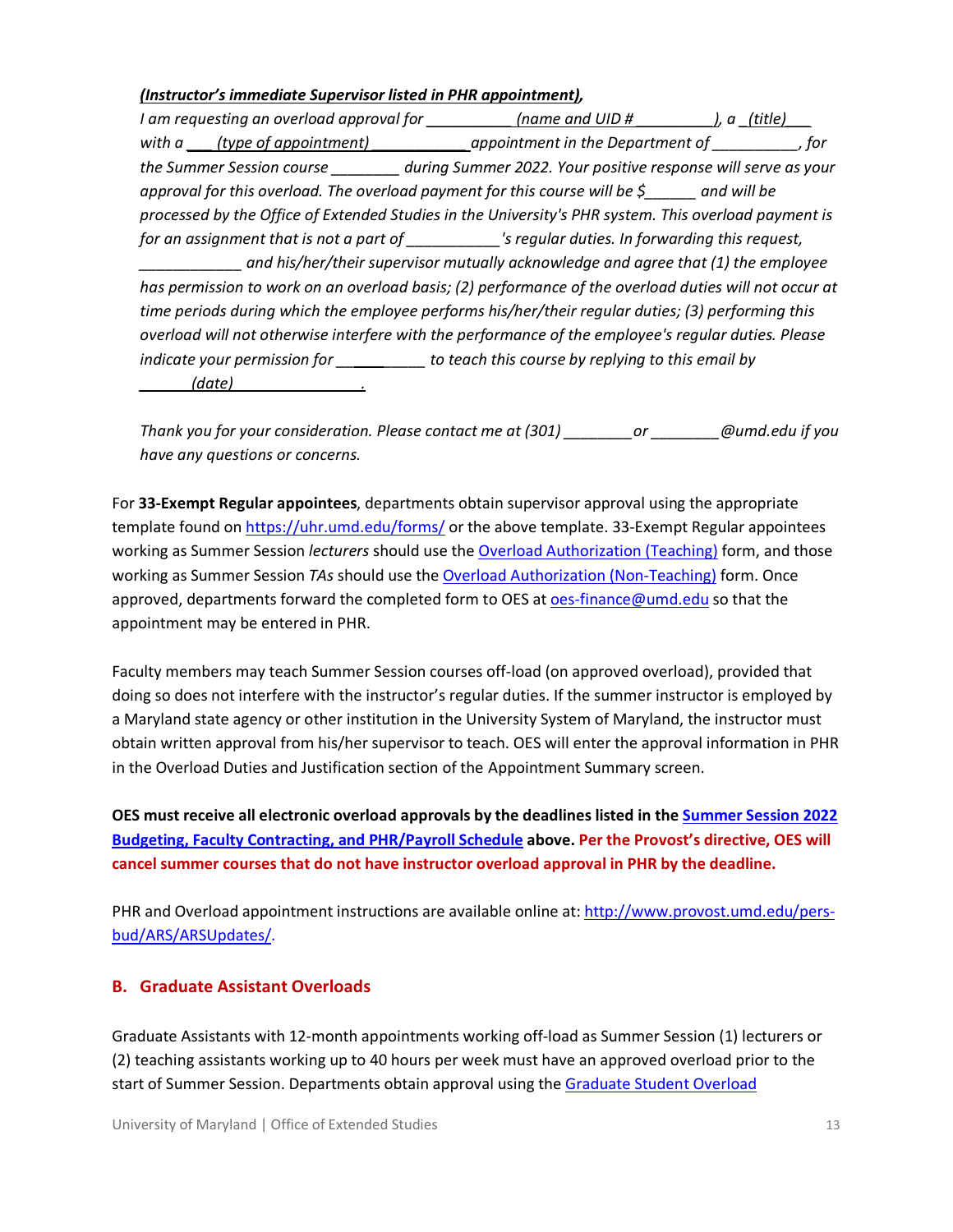[Assignment Request](https://gradschool.umd.edu/sites/gradschool.umd.edu/files/uploads/Forms/graduate_student_overload_assignment_request.pdf) form. Once approved, departments forward the completed form to OES at [oes](mailto:oes-finance@umd.edu)[finance@umd.edu](mailto:oes-finance@umd.edu) so that the appointment may be entered in PHR.

# <span id="page-13-0"></span>**PHR/Payroll Instructions**

The department is responsible for entering or updating the demographic, degree, and I9 Profile ID data in PHR for *all new appointees and current appointees*. **OES cannot process payment appointments unless the department completes/updates the PHR demographic, degree, and I9 profile ID screens.** If the appointee does not have a current active appointment, the department also must process a **non-paid appointment** so that the appointee can be entered into SIS. This in turn will allow the appointee to obtain access to ELMS and other university resources.

The department obtains and provides the I-9 profile ID for new/adjunct instructors, new/adjunct GA and new labor assistants. This information is required so that OES can build the PHR appointment.

- For instructors, include the I-9 profile ID in the notes section of the OES Budgets and Contracts system Budgets screen for the appropriate course prior to submitting the budget to the next approval level.
- For TAs and Labor assistants, provide the I-9 profile ID in the I-9 column of the transmittal form.

## <span id="page-13-1"></span>**A. Payroll Tax Withholdings**

Submit both original tax forms to Payroll Services by the due dates found in the PHR/Payroll Schedule on page three of these instructions. Any payments processed by the State's Central Payroll Bureau (CPB) prior to the entry of the tax forms into the Payroll System will be taxed according to the tax forms on file at CPB or, in the case of a new hire, have the maximum amount of taxes withheld. Refunds of "overtaxing" due to late submission of the tax forms will not be possible.

When salaries are paid over one or two pay periods as they are in the Summer Session, it is important to note that Federal and State payroll taxes are withheld at a higher rate than salaries paid over an academic semester or year. **PHR/Payroll Services cannot segment the number of bi-weekly pays over more pay periods then the actual pay dates for Summer Session to reduce tax withholdings.**

Visit the [CPB website](https://www.marylandtaxes.gov/) to obtain blank tax forms, find instructions for completing the forms, and access the *Net Pay Calculator* to estimate the amount of taxes that will be withheld.

### <span id="page-13-2"></span>**B. Instructions Regarding Salary Overpayments**

Upon receipt of bi-weekly payroll checks/earnings statement to summer employees, each department payroll person must verify that the gross payment received is correct and should alert OES to any discrepancies. It is also the responsibility of the employee to review their paycheck/earnings statement upon receipt and contact the department if any variance is noted.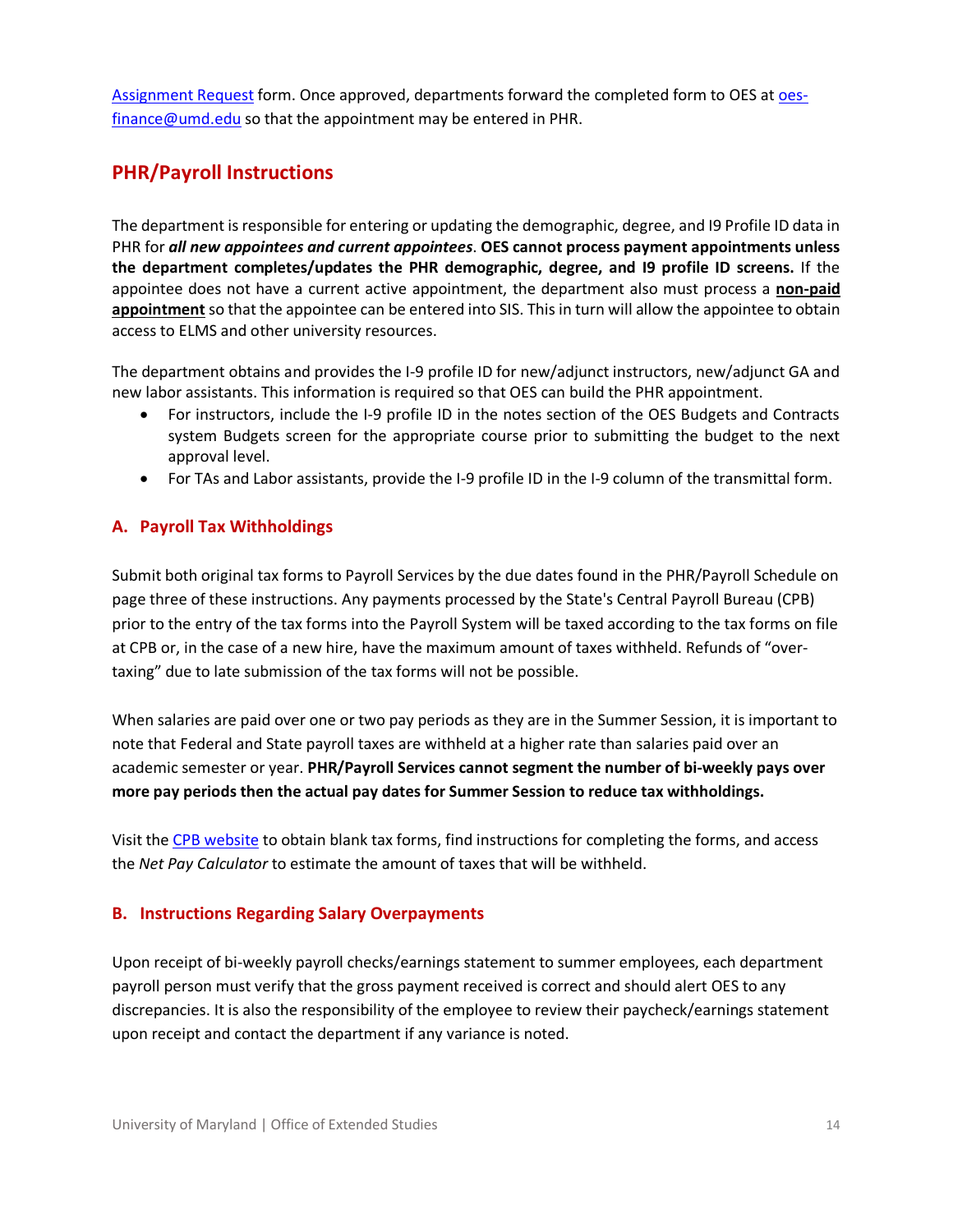In the event that an employee is overpaid during the summer, that employee will return/reimburse all overpayments immediately to the University. If the employee is unaware of the overpayment at the time, they are still responsible for refunding the full amount, less any taxes withheld, immediately upon receiving notification of the overpayment. If the employee is to receive future wages, the gross amount of the overpayment must be recovered via an "overpayment recovery" pay adjustment. If the employee is not going to receive wages in the immediate future, a net payback amount should be requested from the University's Payroll Services. Checks should be made payable to: Treasurer, State of Maryland and forwarded to Payroll Services.

#### <span id="page-14-0"></span>**C. Guidelines for Summer Time Report Records**

If a faculty member is 9-month (22 pay) and they teach during any of the summer sessions, accrued sick leave for the session that they are teaching will automatically be accrued in the PHR Faculty Leave Reporting System.

# <span id="page-14-1"></span>**Summer Session Tuition Remission Entitlements**

| <b>Position</b>      | Fall 2021 & Spring 2022<br><b>Employment Status</b> | <b>Summer Session 2022</b><br><b>Employment Status</b> | <b>Tuition</b><br><b>Remission Eligibility</b> |
|----------------------|-----------------------------------------------------|--------------------------------------------------------|------------------------------------------------|
| GA                   | 12 mo., part- & full-time                           | Not needed to be eligible                              | 1-8 credits                                    |
| GA                   | 9.5 mo., part- & full-time                          | Not TA or Lecturer                                     | 0 credits                                      |
| GA                   | 9.5 mo., part- & full-time                          | ТA                                                     | 1-8 credits                                    |
| GA                   | 9.5 mo., part- & full-time                          | Lecturer                                               | 0 credits                                      |
| Summer Only Lecturer | N/A                                                 | Lecturer                                               | 0 credits                                      |

This is the total credit eligibility for the entire Summer Session, not each session. Graduate assistants may use their credits in any summer session regardless of the session in which the appointment occurs.

OES does not pay tuition remission for graduate assistants appointed as summer lecturers.

Tuition remission guidelines for **all** eligible employees, dependents, and retirees can be found at [https://uhr.umd.edu/benefits/tuition-remission/.](https://uhr.umd.edu/benefits/tuition-remission/)

# <span id="page-14-2"></span>**Instructions Support/Expense Items**

Instructional support and expense items include teaching assistants, labor, material, rental funds, and the like *as required specifically to support courses and programs* offered during Summer Session. Departments must show dollar amounts for each category for each course and section on the online form. Attach details supporting each expense item on the "Notes" screen. For travel requests, include the destination, purpose, time and cost. This detail is required for each individual trip.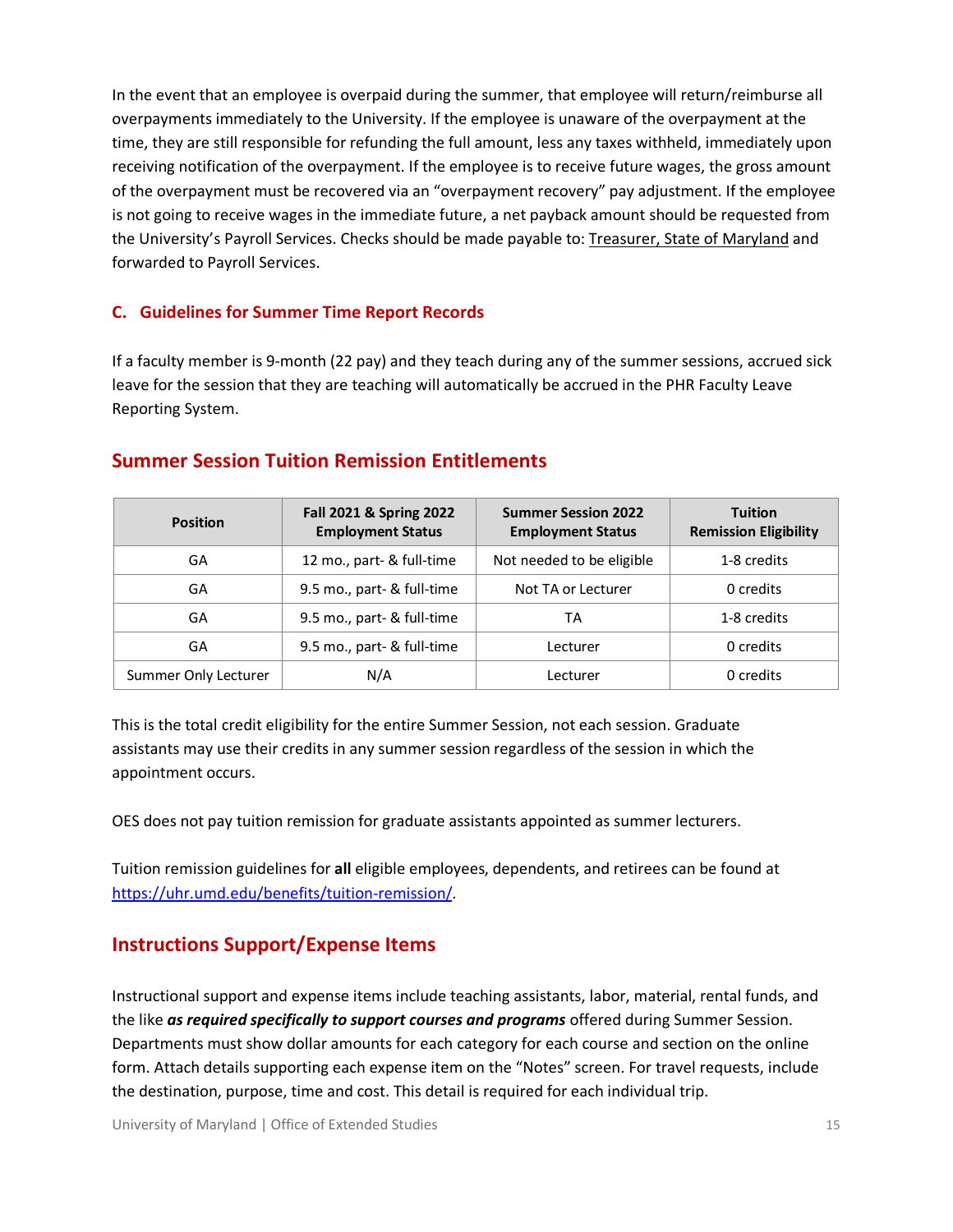Also, please note that unspent funds from one session cannot be applied to another session without special permission from OES. Additionally, authorization to spend funds for summer activities is not a budget allocation. Departments will not transfer or use funds to support other departmental priorities.

OES will review all requests for department support above the cost of individual courses in the context of the overall summer program proposed for 2022 along with the Results of Operations from 2021. Departments must fully justify these requests in the online "Notes" screen.

Procurement orders, travel card, purchasing card and OfficeMax/Rudolph charges will be paid by the department account and then forwarded to OES for reimbursement. Departments do not charge OES accounts directly. The deadline for submitting Summer Session 2022 invoices and expenses for reimbursement is found in the [Summer Session 2022 Budgeting, Faculty Contracting, and PHR/Payroll](#page-3-0)  [Schedule](#page-3-0) above. **OES will not accept expense submissions after this date.** Also, note that OES will not reimburse invoices in excess of the approved Summer Session 2022 budget.

Provide a cover letter listing *course numbers and sections* and their related charges with copies of paid receipts. OES will not reimburse instructional support items as *general* Summer Session expenses. Items which have a useful life beyond the course, such as computers, printers and the like cannot be submitted for reimbursement.

#### **Send the course-related instructional expense reimbursement request to:**

**Mail:** Office of Extended Studies OES-Finance Team 1117 Hornbake Library University of Maryland College Park, MD 20742

**Email:** [oes-finance@umd.edu](mailto:oes-finance@umd.edu)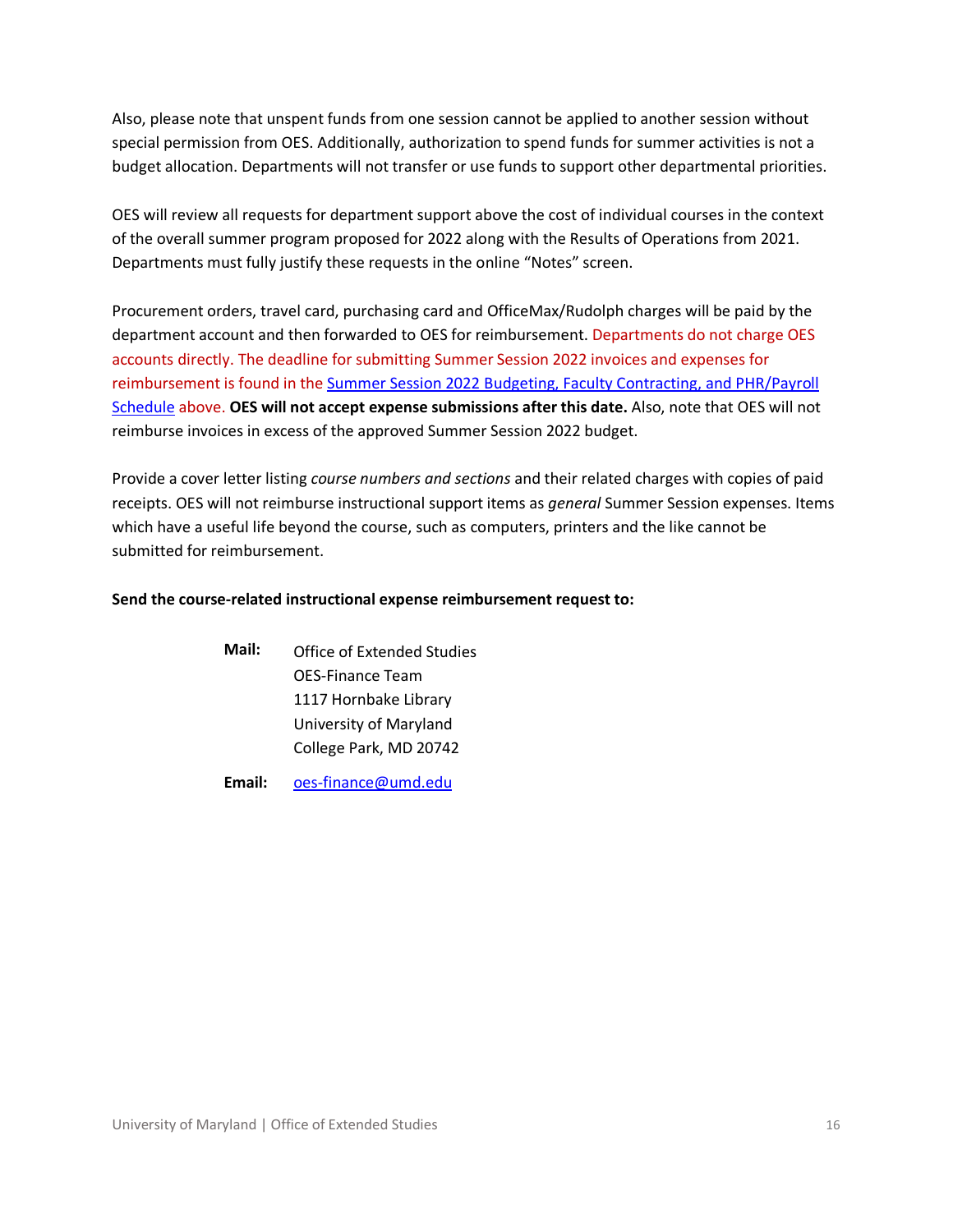# <span id="page-16-0"></span>**Appendix A: Number of Students Needed for Full Salary Payment on Contingent Contract**

Number of Students Needed for Full Salary Payment: Use this formula to calculate how many students must register before a faculty member on contingent contract will receive a full salary:

 ((Faculty Full Salary + TA Salary) x Fringe Rate) \_\_ = Total Seats Needed to Pay ((Number of Credits x Credit Rate) - OES Administrative Cost) Full Faculty Salary

| Tuition per Credit Rate**: | \$374 Undergraduate, Resident       | \$768 Graduate, Resident       |
|----------------------------|-------------------------------------|--------------------------------|
|                            | \$1,529 Undergraduate, Non-resident | \$1,706 Graduate, Non-resident |

*\*\*Please note that tuition rates are subject to change.*

*\*\*Please note that Fringe Rates vary by group. It is 7.7% for the Legislated Benefits, 27.8% for the Limited Benefits Group, 29.7% for the Faculty Group or 36.0% for the Staff Group. For Summer Session most instructional cost will be at the 7.7% rate; however, rates may be higher for Salary transfers.*

#### *For example purposes we are using 7.7%.*

| Fringe Rate:                    | 7.7%, (.077)   |
|---------------------------------|----------------|
| <b>OES Administrative Cost:</b> | \$125 per Seat |

Example: Assume course expenses that include a lecturer full salary of \$4,760.55 and TA salary of \$3,444.99 with course revenue of three credits at the undergraduate, resident credit rate less the \$100 per seat administrative cost:

> $((4,760.55 + 3,444.99) \times 1.077) = 8,837.36 = 9$  Students (rounded up)  $((3 \times 374) - 125)$  997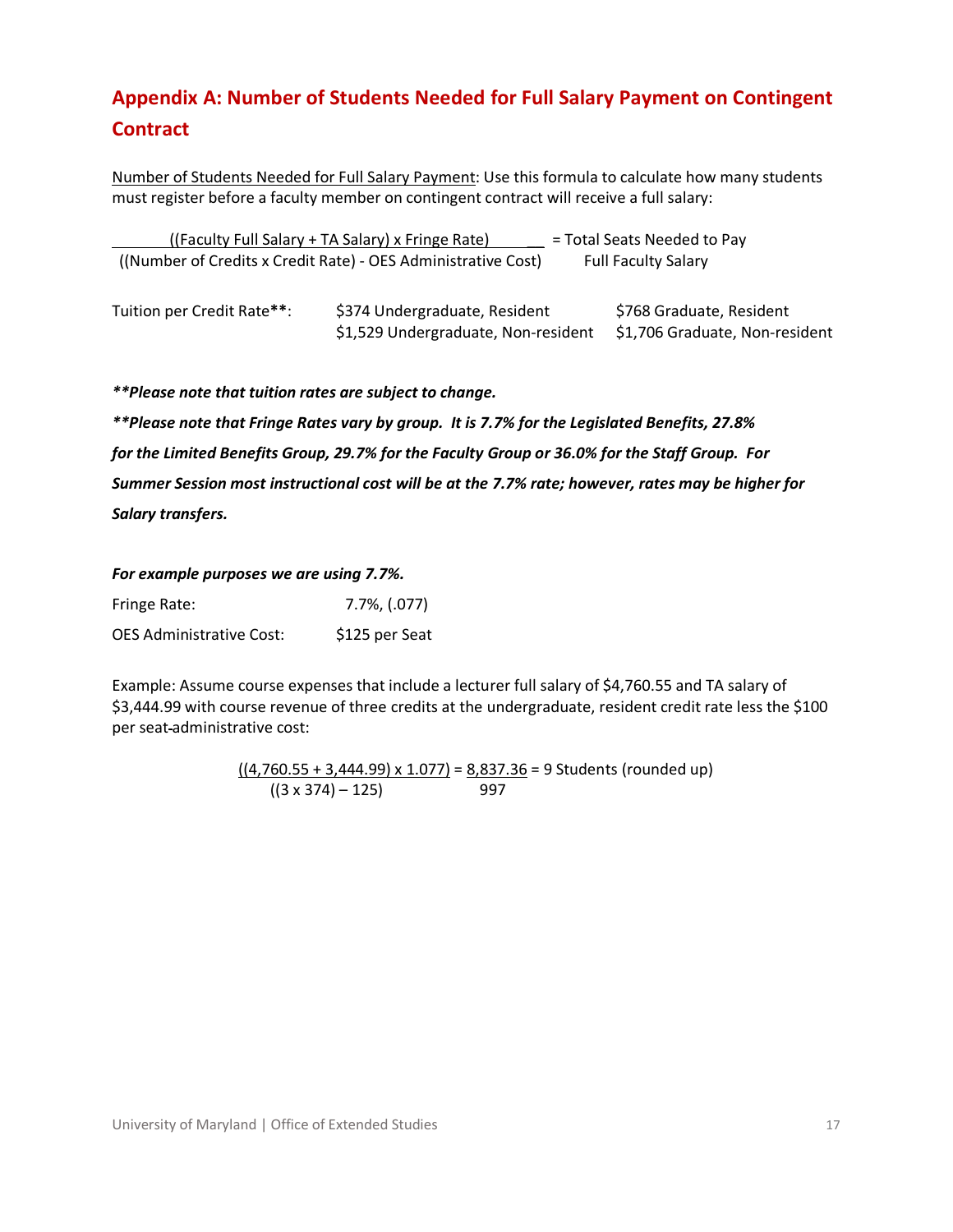# <span id="page-17-0"></span>**Appendix B: Break-even Enrollment Formula for Full Salary Payment on Contingent Contract**

To determine the number of seats needed to cover all course-related expenses (faculty, TA and student labor salaries (including fringe benefits), course supplies & materials, and OES administrative costs) use the following break-even enrollment formula:

(((Faculty Full Salary + TA Salary + Labor Salary) x Fringe Rate) + Supplies) \_= Total Break-Even ((Number of Credits x Credit Rate) - OES Administrative Cost) Enrollment

| Tuition per Credit Rate**: | \$374 Undergraduate, Resident                                      | \$768 Graduate, Resident |
|----------------------------|--------------------------------------------------------------------|--------------------------|
|                            | \$1,529 Undergraduate, Non-resident \$1,706 Graduate, Non-resident |                          |

*\*\*Please note that tuition rates are subject to change.*

*\*\*Please note that Fringe Rates vary by group. It is 7.7% for the Legislated Benefits, 27.8% for the Limited Benefits Group, 29.7% for the Faculty Group or 36.0% for the Staff Group. For Summer Session most instructional cost will be at the 7.7% rate; however, rates may be higher for Salary transfers.*

*For example purposes we are using 7.7%.*

| Fringe Rate:                    | $7.7\%$ , $(.077)$ |
|---------------------------------|--------------------|
| <b>OES Administrative Cost:</b> | \$125 per Seat     |

Example: Assume course expenses that include a lecturer full salary of \$4,760.55 and TA salary of \$3,444.99, labor salary of \$1,000 and supplies of \$250 with course revenue of three credits at the undergraduate, resident credit rate less the \$100 per seat administrative cost:

 $(((4,760.55 + 3,444.99 + 1,000) \times 1.077) + 250) = 10,164.37 = 11$  Students (rounded up)  $((3 \times 374) - 125)$  997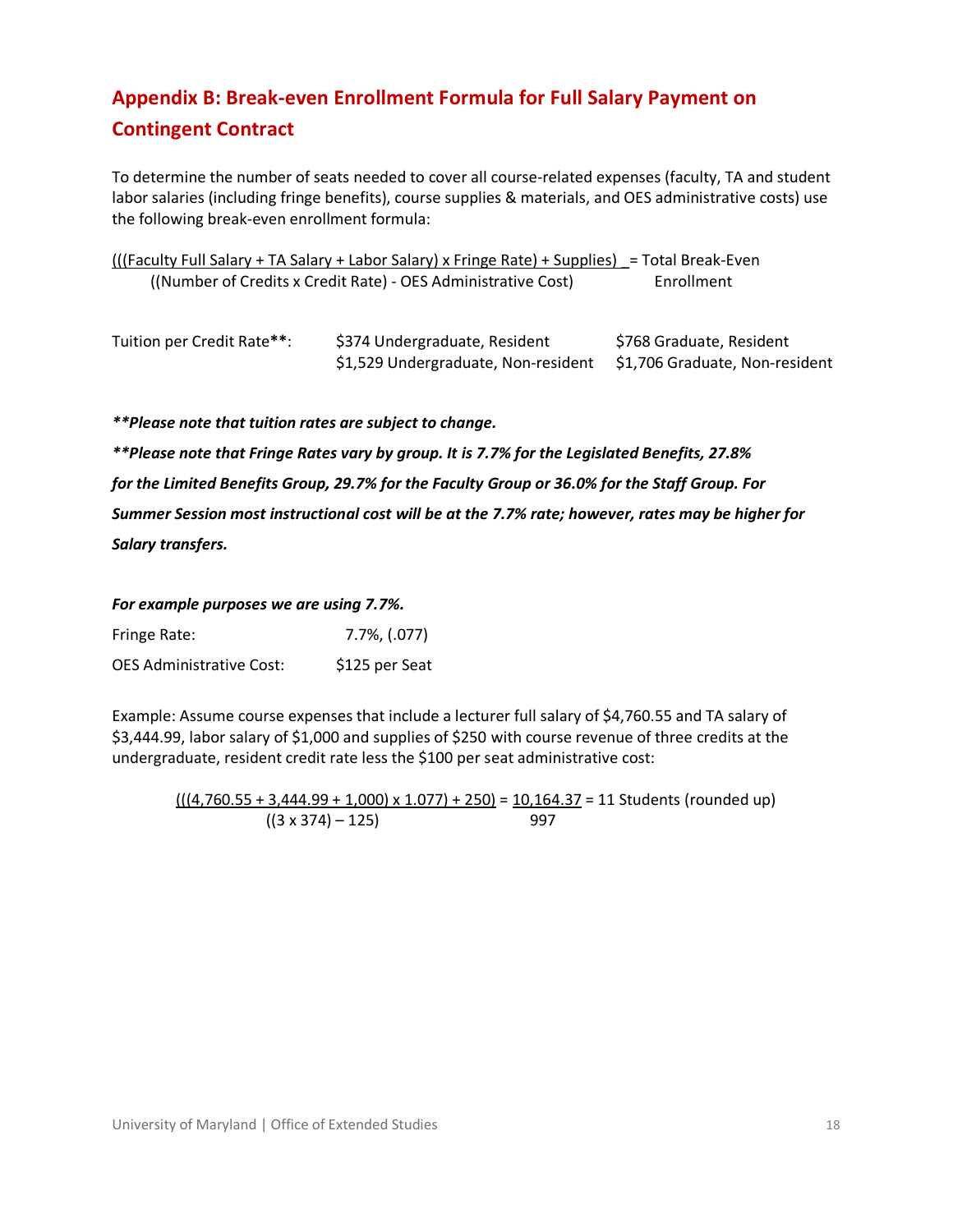<span id="page-18-0"></span>

| <b>Office of Extended Studies: Staff Directory</b><br>Please note: OES is moving offices. Submit all documentation electronically in PDF format.<br>Office Phone: 301-405-7762 |                                                                     |         |                  |
|--------------------------------------------------------------------------------------------------------------------------------------------------------------------------------|---------------------------------------------------------------------|---------|------------------|
| <b>Name</b>                                                                                                                                                                    | <b>Title</b>                                                        | Phone   | <b>Email</b>     |
|                                                                                                                                                                                | <b>Finance &amp; Operations</b>                                     |         |                  |
| Leighton, Andrew                                                                                                                                                               | Director, Finance and Operations                                    | x5-0212 | aleighto@umd.edu |
|                                                                                                                                                                                | <b>Finance</b>                                                      |         |                  |
| Soni, Alka D.                                                                                                                                                                  | Assistant Director, Finance                                         | x5-9943 | asoni@umd.edu    |
| Mutuku, Adam                                                                                                                                                                   | <b>Financial Analyst</b>                                            | x5-9942 | amutuku@umd.edu  |
| Ciciliano, Verenice                                                                                                                                                            | Senior Business Manager                                             | x5-9944 | vcicilia@umd.edu |
| DeOrnellas, John                                                                                                                                                               | Business Manager: CMNS; EXST;<br><b>PROV</b>                        | x5-8989 | jdeornel@umd.edu |
| Horn, Lyndsy                                                                                                                                                                   | Business Manager: ARCH; ENGR;<br><b>INFO; PLCY</b>                  | x5-2224 | lhorn1@umd.edu   |
| Rajan, Mini                                                                                                                                                                    | Business Manager: ARHU; SPHL;<br><b>UGST</b>                        | x5-1015 | mrajan@umd.edu   |
| Shameem, Naima                                                                                                                                                                 | Business Manager: AGNR; BSOS;<br><b>BUSN; EDUC; JOUR</b>            | x5-7005 | nshameem@umd.edu |
|                                                                                                                                                                                | <b>Student &amp; Program Services</b>                               |         |                  |
| Sazama, Hilary                                                                                                                                                                 | Assistant Director, Student and<br><b>Program Services</b>          | x5-6544 | hfein@umd.edu    |
| LoBiondo, Janet                                                                                                                                                                | Manager, Student and Program<br>Services                            | x5-6534 | jlobiond@umd.edu |
| Monroe, Erika                                                                                                                                                                  | Data Coordinator                                                    | x5-9708 | elmonroe@umd.edu |
| Brown, Kelsey                                                                                                                                                                  | <b>Scheduling Coordinator</b>                                       | x5-8709 | kbrown60@umd.edu |
| Harris, Michelle                                                                                                                                                               | Program Administrative Specialist                                   | x5-0627 | mharri90@umd.edu |
| Kemp, Levar                                                                                                                                                                    | Program Administrative Specialist                                   | x5-7354 | Ikemp1@umd.edu   |
|                                                                                                                                                                                | <b>Programs &amp; Marketing-Communication</b>                       |         |                  |
| Hruzd, Terrie                                                                                                                                                                  | Director, Programs and Marketing-<br>Communication                  | x5-8588 | hruzd@umd.edu    |
| <b>Professional &amp; Continuing Education</b>                                                                                                                                 |                                                                     |         |                  |
| Nessan, Matthew                                                                                                                                                                | Associate Director, Professional and<br><b>Continuing Education</b> | x5-8240 | mnessan@umd.edu  |
| Stewart, Lenaya                                                                                                                                                                | Manager, Professional and<br><b>Continuing Education</b>            | x5-2556 | Istewar4@umd.edu |
| Aarhus, Bill                                                                                                                                                                   | <b>Strategic Manager</b>                                            | x5-1223 | aarhus@umd.edu   |
| Weber, Julie                                                                                                                                                                   | Program Coordinator, Open Learning                                  | x5-9936 | jkweber@umd.edu  |